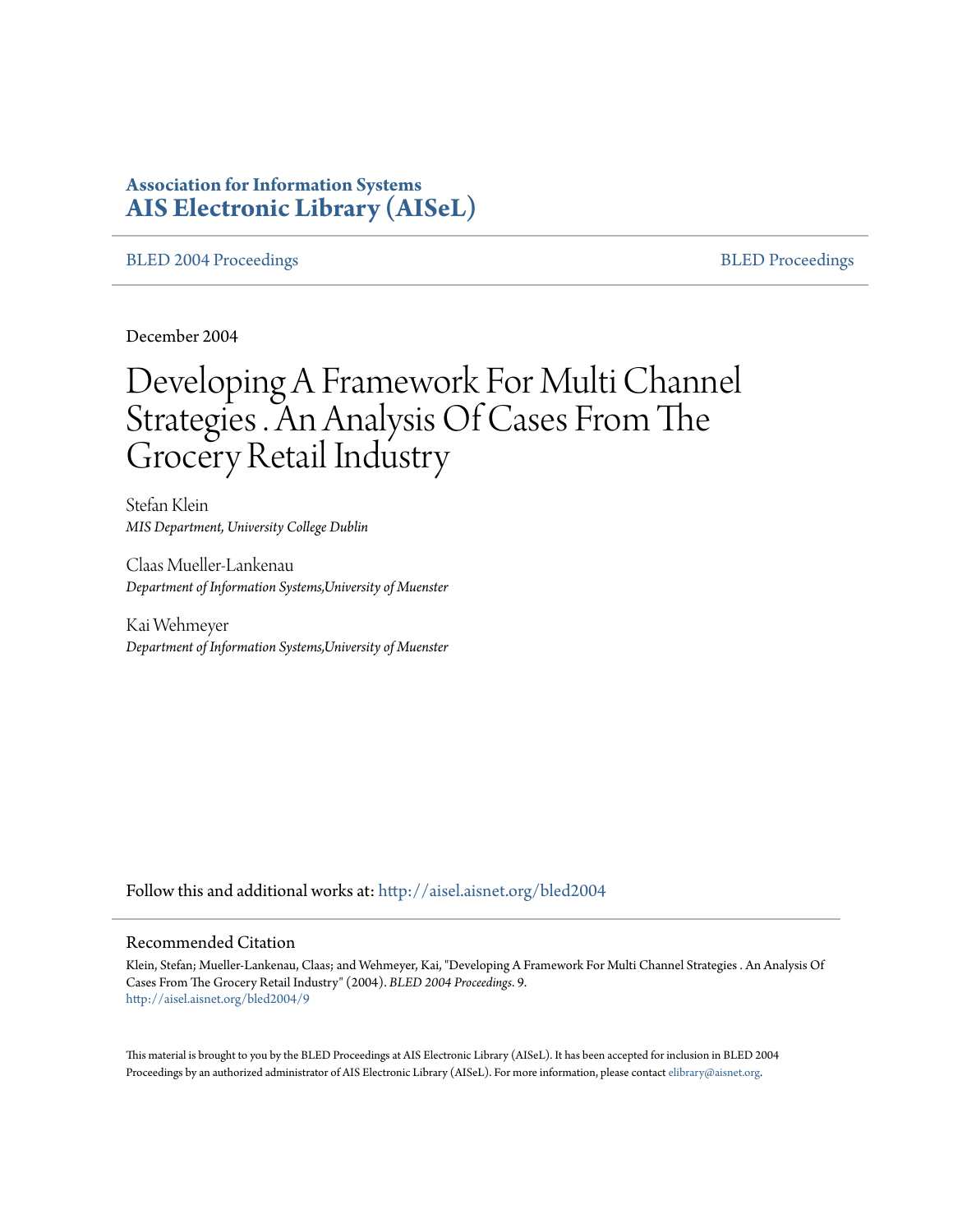## **17th Bled Electronic Commerce Conference**

#### **eGlobal**

Bled, Slovenia, June 21 - 23, 2004

# **Developing A Framework For Multi Channel Strategies – An Analysis Of Cases From The Grocery Retail Industry**

#### **Claas Müller-Lankenau**

Department of Information Systems, University of Muenster, Germany claas.mueller-lankenau@wi-ios.de

#### **Stefan Klein**

MIS Department, University College Dublin, Ireland stefan.klein@ucd.ie

#### **Kai Wehmeyer**

Department of Information Systems, University of Muenster, Germany kai.wehmeyer@wi-ios.de

#### **Abstract**

l

*Based on ongoing research in multi channel management, we are proposing a simple taxonomy of multi channel strategies. Cases from the grocery retail industry are not only used to illustrate four core strategies but also to study contingencies for the choice of the respective strategies. Furthermore, the cases are used to analyze the alignment of corporate marketing and online channel strategies.<sup>1</sup>*

#### **1. Introduction**

After the disappointing performance of many Internet pure players, click & mortar channel systems have raised new hopes to gain profitable e-commerce activities. The Internet, and to an increasing extent mobile technologies, inspire visions of completely integrated online and offline channels that support customer channel switching in any transaction phase [41,47]. Consultancies claim that multi channel customers are more loyal and two to four times as profitable as single channel customers [33]. However, the integration of online channels into an already existing, often complex distribution system confronts managers with a number of challenges [17,51]. To ensure economic viability and customer acceptance, retailers face the challenge to define a multi channel strategy

 $<sup>1</sup>$  This publication is based on work done within the research cluster "Internet Economy" at the</sup> University of Muenster. The authors wish to thank the German Federal Ministry of Education and Research (BMBF) for financial support (grant number 08 NM 065 A).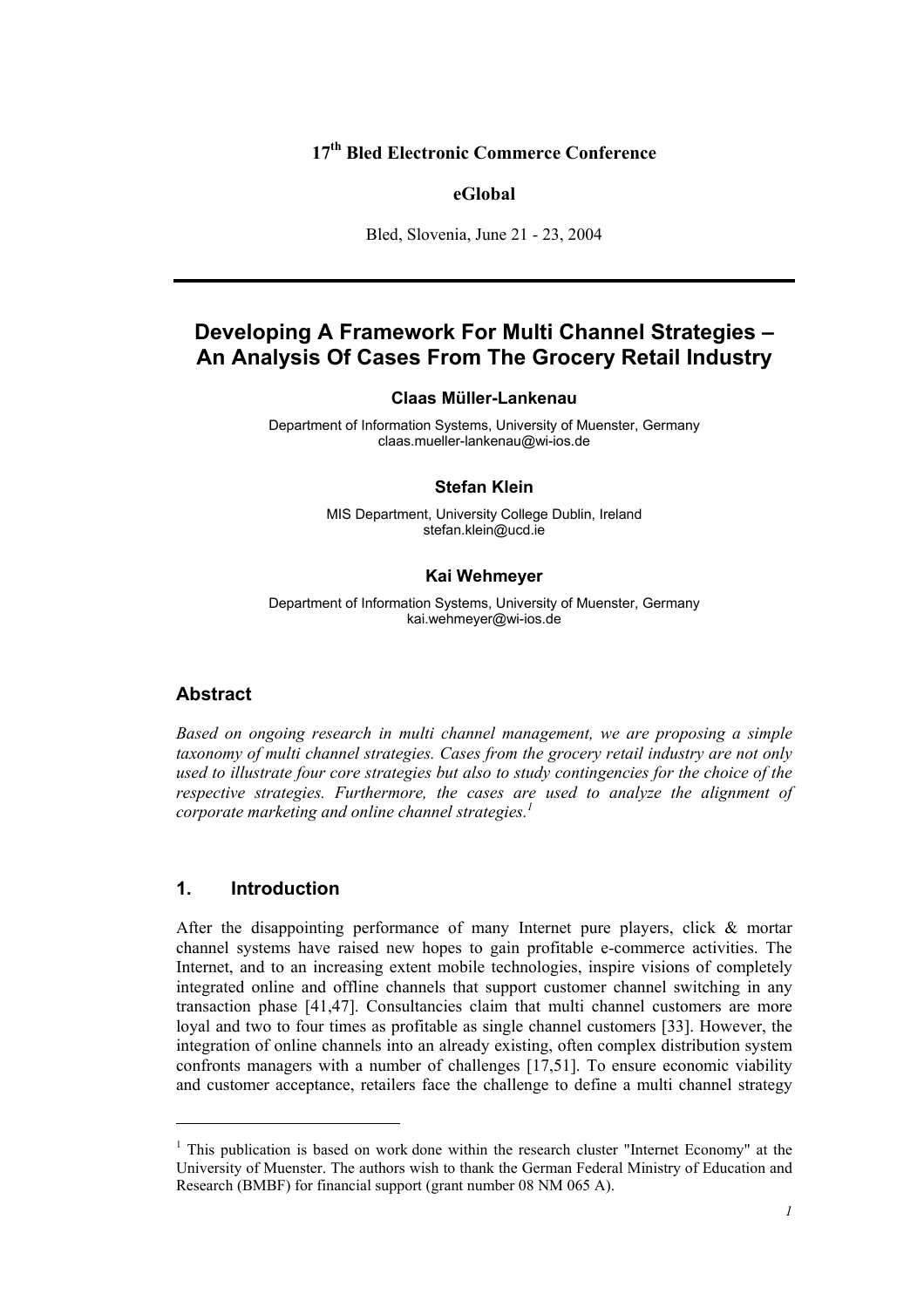which creates benefits that outweigh increased costs for both the company and its customers [3,16]. Next to large up-front investments in an effective Web presence for Internet-based sales [45], a multi channel strategy incurs further costs through channel integration and coordination of a complex system of interdependent channels [28,39]. In contrast to the statement above, however, there is no obvious reason why the Internet or any Internet-based service will on itself increase consumer spending in a multi channel system [39]. The Internet might even cause consumers to spend less [11], and a decreasing service level combined with price reductions can be of higher perceived value in some cases [16]. Therefore, depending on a company's situation and corporate strategy, an extensive integration of channels might not be the most adequate multi channel strategy.

The purpose of this paper is to gain an understanding of different multi channel strategies and of their alignment with corporate strategy. We develop a framework for multi channel strategies (in the sense of click  $\&$  mortar strategies) that is based on channel integration and channel domination as classification criteria. It highlights alternative roles and relative strategic positions which online and offline channels can take in distribution strategies [14]. The framework is applied to cases from the grocery retailing industry.

Since the choice of multi channel strategies depends on central industry characteristics as well as on a company's individual situation, we will start with an analysis of these two interrelated perspectives. We then discuss key characteristics of the grocery retail industry and introduce four cases of multi channel grocery retailing. These cases are subsequently classified using the multi channel strategy framework. We conclude with an analysis of the cases regarding the alignment of corporate marketing and online channel strategies and an outlook.

# **2. Interrelated Perspectives**

Marketing channels provide access to markets and customer segments. They are a core element of business strategy [10]. While consumers are often unaware of the complexity of marketing channels, their wide range of functions, roles and players involved represents a considerable challenge to management [10].

# *2.1 Channel And Product Characteristics*

Both product and channel features are important factors which influence the design of multi channel systems. They technically determine the scope of possible channel system configurations for a certain product - channel combination. However, it has to be noted that not all possible configurations are likely to be successful and economically viable.

The Internet as a marketing channel is characterized by its capability to store, distribute and search vast amounts of information in an interactive manner. Compared to printed catalogues it is the superior (catalogue) medium. Its distribution potential, however, is limited to digitizable goods and services [39]. The potential advantages of Internet-based business processes comprise e. g. operational, cost and scale advantages, along with customer data collection, availability and disintermediation possibilities [47]. A comparison of the relative advantages of Internet and physical retailing channels shows that indeed online and offline channels might well complement each other [35].

Peterson introduces a classification system for products and services suitable for application in the context of online retailing. The system consists of three dimensions: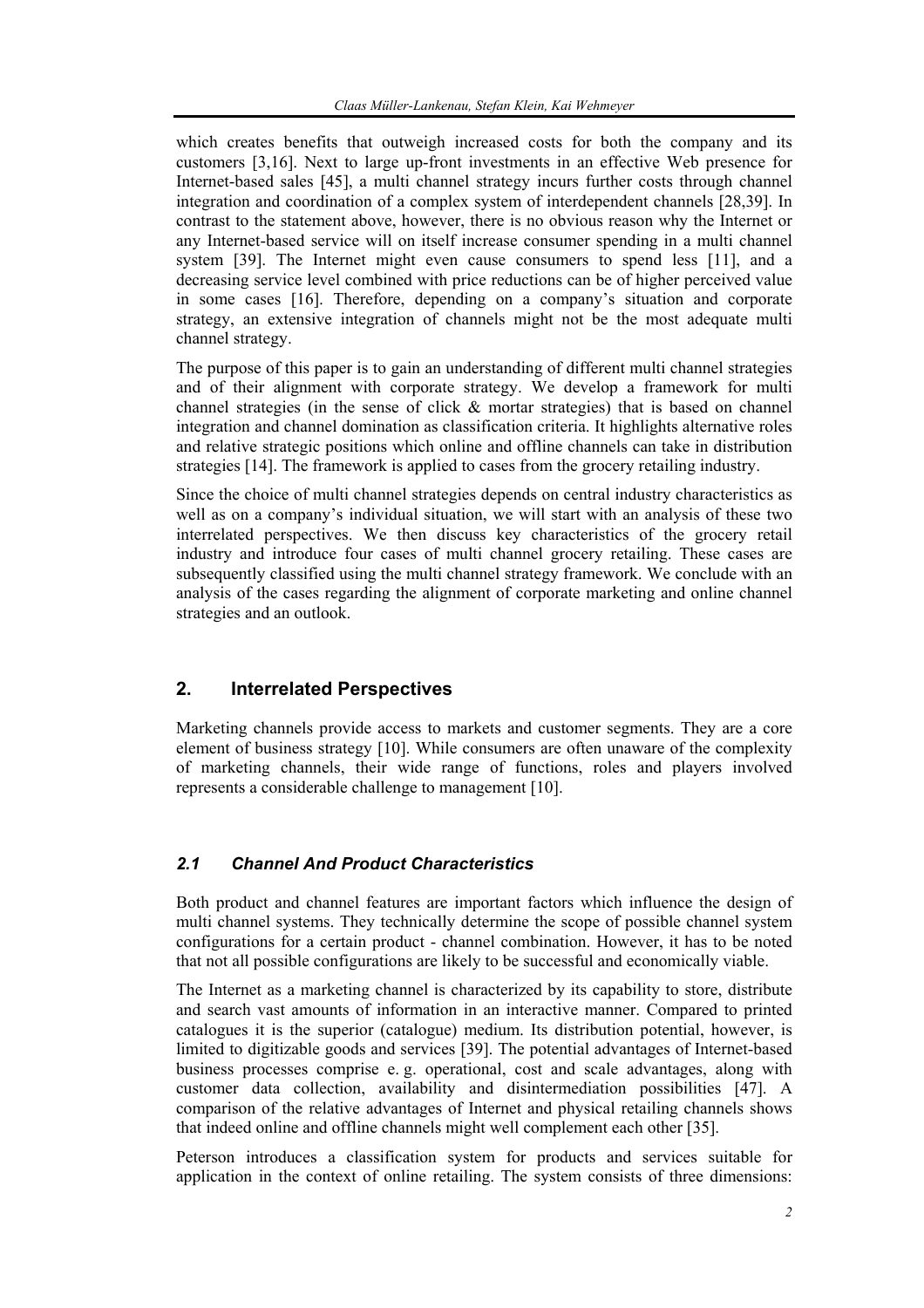cost and frequency of purchase, value proposition (tangible vs. intangible) and degree of differentiation potential [39]. While channel characteristics are defined by physical and technical attributes, product and service characteristics are variables depending on a company's value proposition.

## *2.2 Internet Impact On Industries*

The disintermediation hypothesis, an early assumption about the industry structure impact of Internet commerce, has often been criticized. It has been argued that mediating players, in particular Cybermediaries with specific value propositions for customers in online environments will continue to play a role on the Internet [44]. In fact, increasingly complex and diverse distribution structures emerged in various industries [22] and various new innovative distribution strategies have been developed specifically for digital products [40]. Giaglis et al. developed a contingency model of product and industry characteristics which can help to understand or predict intermediation in electronic markets [18].

The multi channel perspective highlights management issues faced by one specific company. Yet, the implementation of multi channel strategies can have lasting impact on industries e. g. by building on interorganizational collaboration. When defining a multi channel strategy, it can help to identify threats and opportunities caused by potential or actual changes in the value chain such as the emergence of new roles or new players.

# *2.3 Customer Channel Choice*

Customer channel choice determines how a specific multi channel system will actually be used. The factual deployment of technologies and technology-based services (and thus of click & mortar systems) will most likely differ from the mode of use intended by the designer [34].

An extensive review of scholarly work in online consumer behaviour shows that consumer behaviour in the context of multi channel activities has barely been researched at all [9]. However, it can be hypothesized that a company's activities in one channel influence a customer's decision on whether and how to use another channel. This is reflected in research propositions on consumers' choice of either offline or online channels for information search and product purchase [30]. Another set of propositions on channel choice includes channel and product characteristics, but also consumer specific factors such as familiarity with a company/brand, past experience, skills and lifestyle [45]. Opportunities to influence individual customers' channel use seem to be limited: Kaufman-Scarborough and Lindquist e. g. identified a group of e-browsers that never translate their browsing into purchases [21].

# *2.4 Channel (Partner) Conflict*

In any exchange relationship [4], conflict is a crucial element [15]. Channel conflict and related power issues have received a lot of attention in the 1970s and 1980s [15]. Recent surveys revealed that channel conflict has been named by many companies as the most important issue regarding their online sales strategy [51]. An experiment on conflict levels in single and dual channel structures showed that adding one channel exacerbated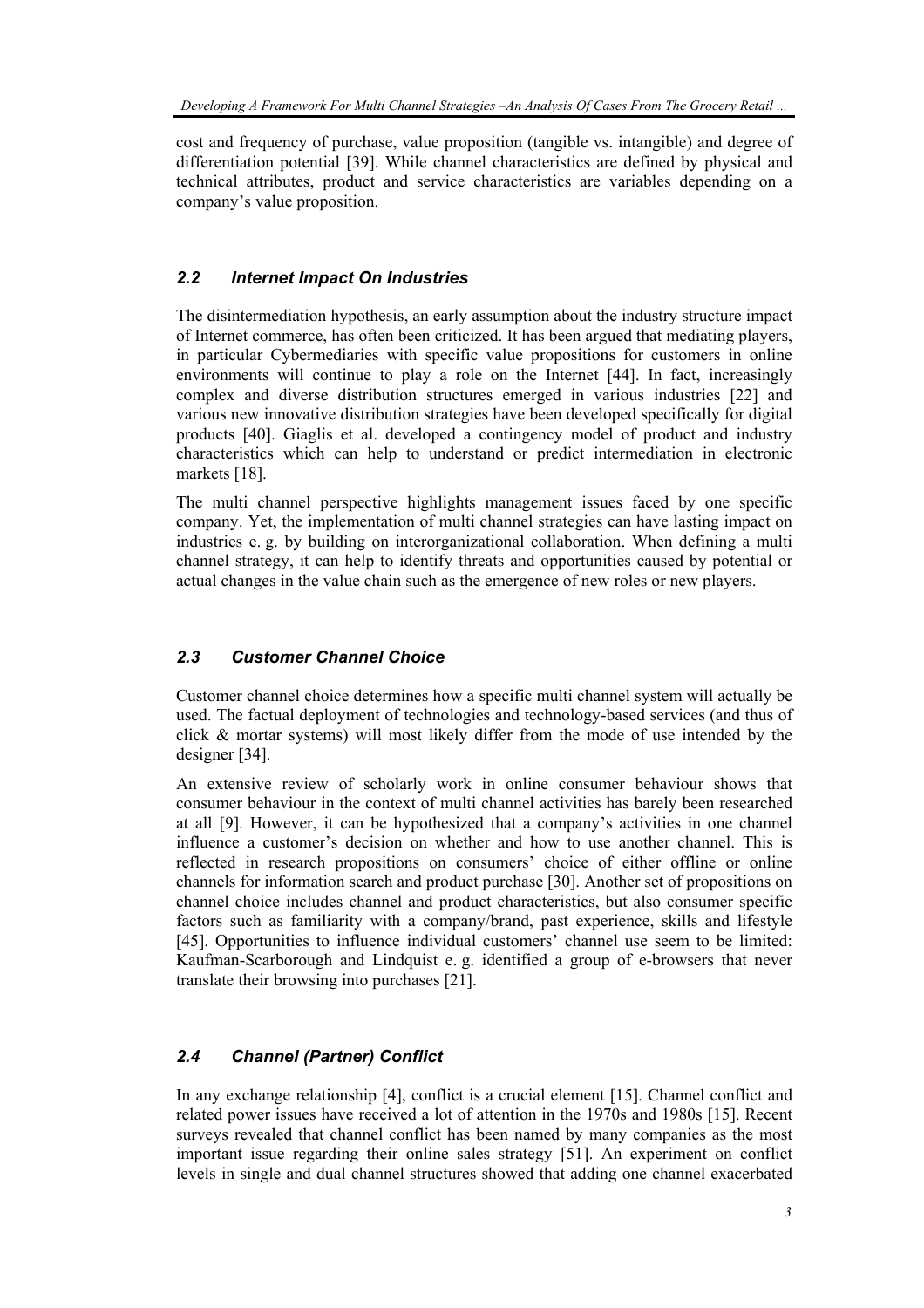any pre-existing conflict since conflicts were carried over into subsequent decision periods [7].

When combining traditional channels with new online channels, dysfunctional conflict [43] has to be avoided [31]. Since the outcome of a specific conflict depends on the involved players' interactions and reactions, adept conflict management is needed. Although a number of conflict management strategies has been proposed [8,51], managers still face the difficulty to determine the threshold between functional and dysfunctional conflicts [42,43].

When designing and implementing a multi channel strategy, objectives and goals of internal and external parties affected by the multi channel approach should be considered.

# **3. Multi Channel Strategies In The Grocery Retail Industry**

In this paragraph, a framework for multi channel strategies will be introduced and four cases from the grocery retail industry will be used to illustrate its application. Based on the interrelated perspectives previously discussed, we start with a brief overview of relevant characteristics of the grocery retail industry.<sup>2</sup>

## *Channel And Product Characteristics*

The level of concentration in the grocery retail industry has increased notably over the past decade, with large store formats gaining an increased market share. However, smallformat stores have survived, e. g. as convenience stores for top-up shopping [5,12]. Groceries are low outlay, frequently purchased and tangible products with varying differentiation potential [39]. Since many grocery items are perishable, selling groceries online represents a specific challenge. If e. g. home delivery is offered, distribution costs are likely to be relatively high compared to purchase volume and profit margin.

## *Internet Impact On The Grocery Retail Industry*

Internet-induced change in the grocery retail industry has up to now remained far below expectations. In 1998, it was predicted that the market for online grocery sales would increase to \$34 billion by 2003 [36]. More current estimates predicted total sales to mount up to \$3.5 billion in 2003, and none of the chains expects the share of online sales to exceed 5% of total sales over the long haul [23]. The high number of failures of Internet pure players in grocery retailing emphasizes the importance of multi channel strategies, which are now the dominant approach in online grocery retailing. The industry has learned from failure, and although change occurs slower than expected, the Internet still matters in distribution strategies.

## *Customer Channel Choice*

l

The frequent routine of shopping for daily goods generates significant habitual purchase patterns that might be difficult to change. These habits include the ability to sample and examine products and the opportunity to see related items that were not originally on the shopping list [36]. On the other hand, grocery shopping generally ranks low on the list of

 $2^{2}$  For a good synopsis of the evolution and structure of the grocery retailing industry see Palmer et al. [36].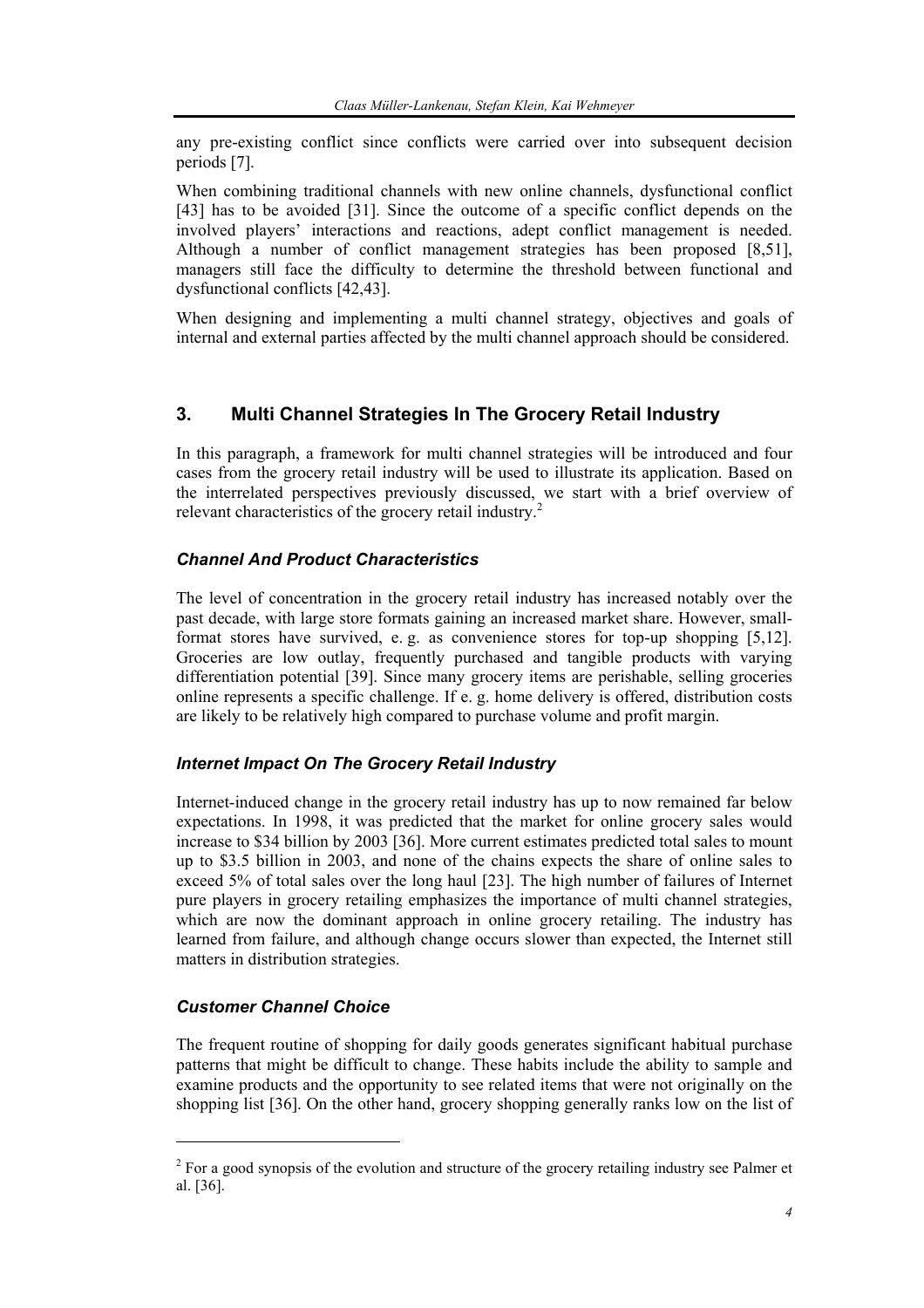preferred tasks. Hence, online shopping might be perceived as a way to get rid of an unfavourable task. Consequently, different customer groups exhibit varying affinity to online grocery shopping and different willingness to pay a price premium for e. g. home delivery [36].

## *Channel (Partner) Conflict*

The level of conflict through the introduction of Internet channels depends on the multi channel system's design. Retail chains consist of a number of stores which usually belong to or are closely linked to their headquarters, e. g. in the case of franchising. If the Internet is used to set up a new distribution channel that bypasses stores, conflicts are likely. Given the low turnover in online sales, the manufacturers as well as the chain heads are cautious not to unnecessarily alienate or offend their distribution partners. Rather, the stores are involved in Internet-sales, e. g. through packing and delivering, or by receiving a share of profits generated on the Web. If the Internet is simply used to channel customers into stores, conflict seems unlikely at first sight. Nevertheless, this approach could also cause resistance, e. g. if it is used to undermine previously given pricing autonomy to stores.

# *3.1 Four Cases From The Grocery Retail Industry*

In this section we will introduce four cases of companies that pursue profoundly different multi channel strategies.

## *Aldi*

Aldi operates more than 5,000 stores in 13 different countries on three continents. It has a widespread network of stores all over Germany, its core market. Consistently and vigorously pursuing a discount strategy, Aldi's focuses on providing a limited assortment of private label products at low prices and good quality. In addition to a core range of standard groceries and non-food household items, a "Special Purchases" line of goods that changes once or twice a week is offered (overall below 1000 items). Aldi's business model has proven to be highly successful, putting Aldi on  $18<sup>th</sup>$  place by sales of the world's largest retailers.

#### **Description Of Multi Channel Activities**

Aldi's Web sites (http://www.aldi.com, http://www.aldi.de|fr|nl|...) have the following functionalities: next to a store locator, general information on the company and new products in the basic assortment, the main focus of the Web sites is to present information on the Special Purchases. Placing orders online is not possible. Community building measures do not exist, as the only online marketing tool is a weekly e-mail newsletter that is offered in Germany. Thus, the Internet is mainly used as promotion channel. It supports the information phase aiming to increase allocation efficiency of the traditional distribution channel. The Internet presence reflects only a small subset of the offline assortment and is scarce in content. It has no significant influence on processes or transactions in the physical outlets and is not actively promoted in Aldi's marketing communications.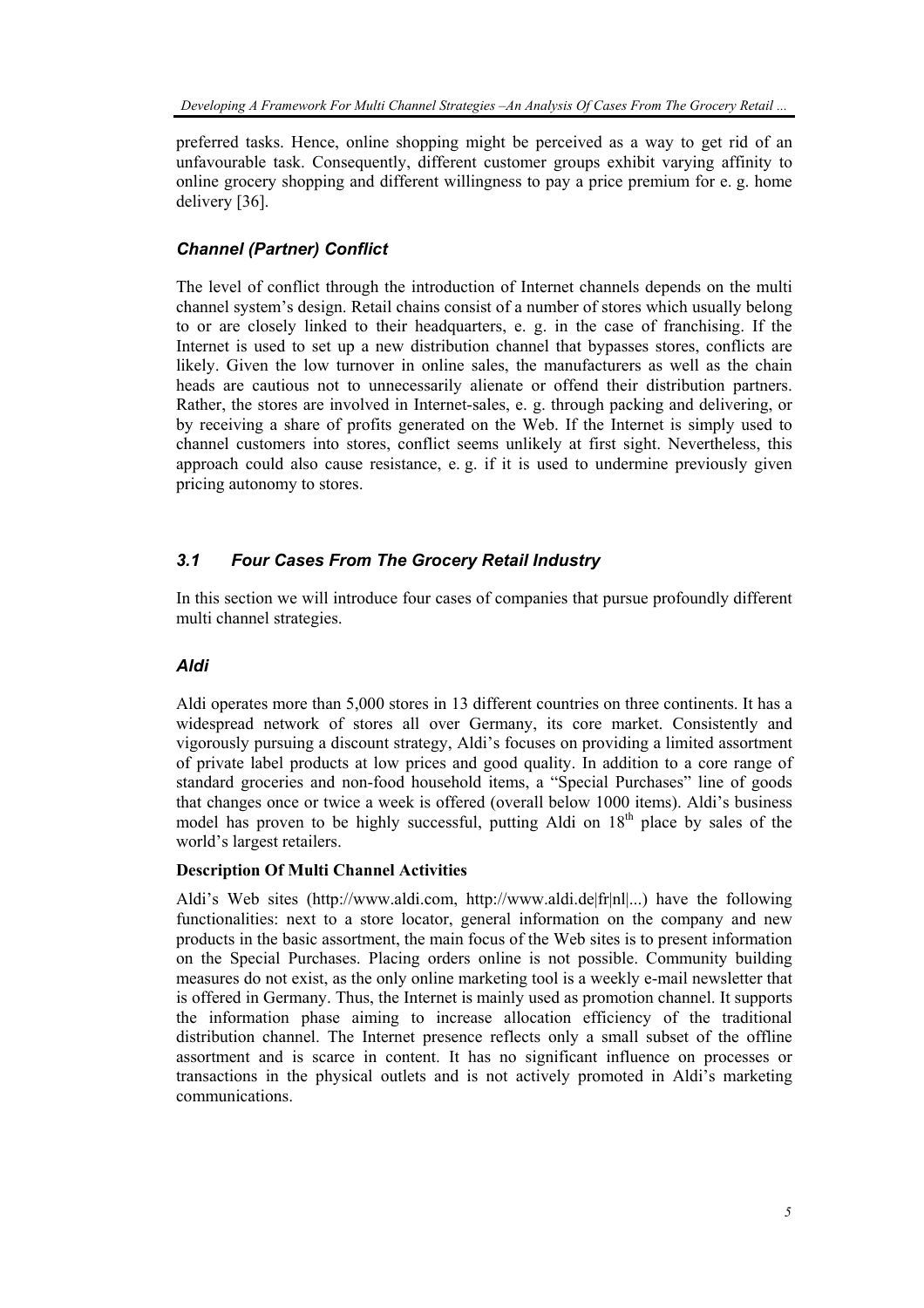# *Ahold*

Ahold is the largest food retailer in The Netherlands and with its operations on four continents Ahold has become the  $3<sup>rd</sup>$  biggest global retailer. In 2002 it achieved sales of almost USD 60,000 Mio [32,1] and operated 5,606 stores, 60% of them supermarkets, through its consolidated subsidiaries. The U.S. based activities include six traditional retail companies with regional foci in eastern and southern states. The integration and consolidation of Ahold USA is a major part of the recently announced strategy plan called 'Road to Recovery' [1].

## **Description Of Multi Channel Activities**

Ahold USA heads six traditional retail companies and Peapod, an Internet supermarket. Peapod is an independent company with its own brand and Web presence (http://www.peapod.com). Ahold gained control over Peapod in June 2000 and made it a wholly owned subsidiary by July 2001. Peapod's sales in 2002 reached USD 117 Mio and were already up to USD 107 Mio by the third quarter of 2003 [2]. The company provides online grocery shopping and delivery services in five metropolitan areas in the US [38]. In the Chicago region, Peapod operates its own infrastructure, including warehouses and distribution centers. In other regions, Peapod cooperates with Ahold's Stop & Shop or Giant Food markets. It thus pursues a hybrid model with stand-alone distribution centers and Ahold's chain store infrastructure. Therefore, Peapod's costs can be kept at a lower level while expanding their geographical reach. Stop & Shop and Giant both link to Peapod's online shop on their Web sites. Ahold USA uses Peapod's brand and expertise in online retailing to extend their traditional business into the online channel and therefore prevents its regional chains from operating their own online retailing activities.

# *LeShop*

Founded in 1997, LeShop was Switzerland's first online supermarket offering home delivery all over the country. After a promising take-off, it was close to being shut down in December 2002 when majority stock holder Bon appétit Group decided to disinvest [24]. However, LeShop's management was able to find a group of private investors and enthusiastic clients - ShoppingNet Holding SA - and succeeded to continue all activities [6]. LeShop's turnover is growing continually and reached CHF 14.7 Mio in 2003. It claims to have a client base of 16,000 regular customers at present [24].

## **Description Of Multi Channel Activities**

Recent developments make LeShop an interesting case for multi channel issues. In September 2003 it announced a strategic alliance with Migros, a large Swiss group of cooperatives ranked  $47<sup>th</sup>$  by sales in 2002 of the world's largest retailers. The strategic alliance led to a fusion of Migros' and LeShop's online shops. Both Web sites, http://www.migros-shop.ch and http://www.leshop.ch, now give access to the same online supermarket. LeShop's distribution partner ExpressPost guarantees next day delivery all over Switzerland at a price of CHF12. Migros' infrastructure is combined with LeShop's proprietary distribution centre. The new shop went online on January 19, 2004, offering a large range of products (6,000 items). The very successful launch even forced LeShop to limit the number of orders per day because capacities were fully used. Customers had to be stopped from placing new orders. Migros and LeShop jointly promote the new online shop. Le Shop benefits from Migros' strong brand in the traditional retail market [24].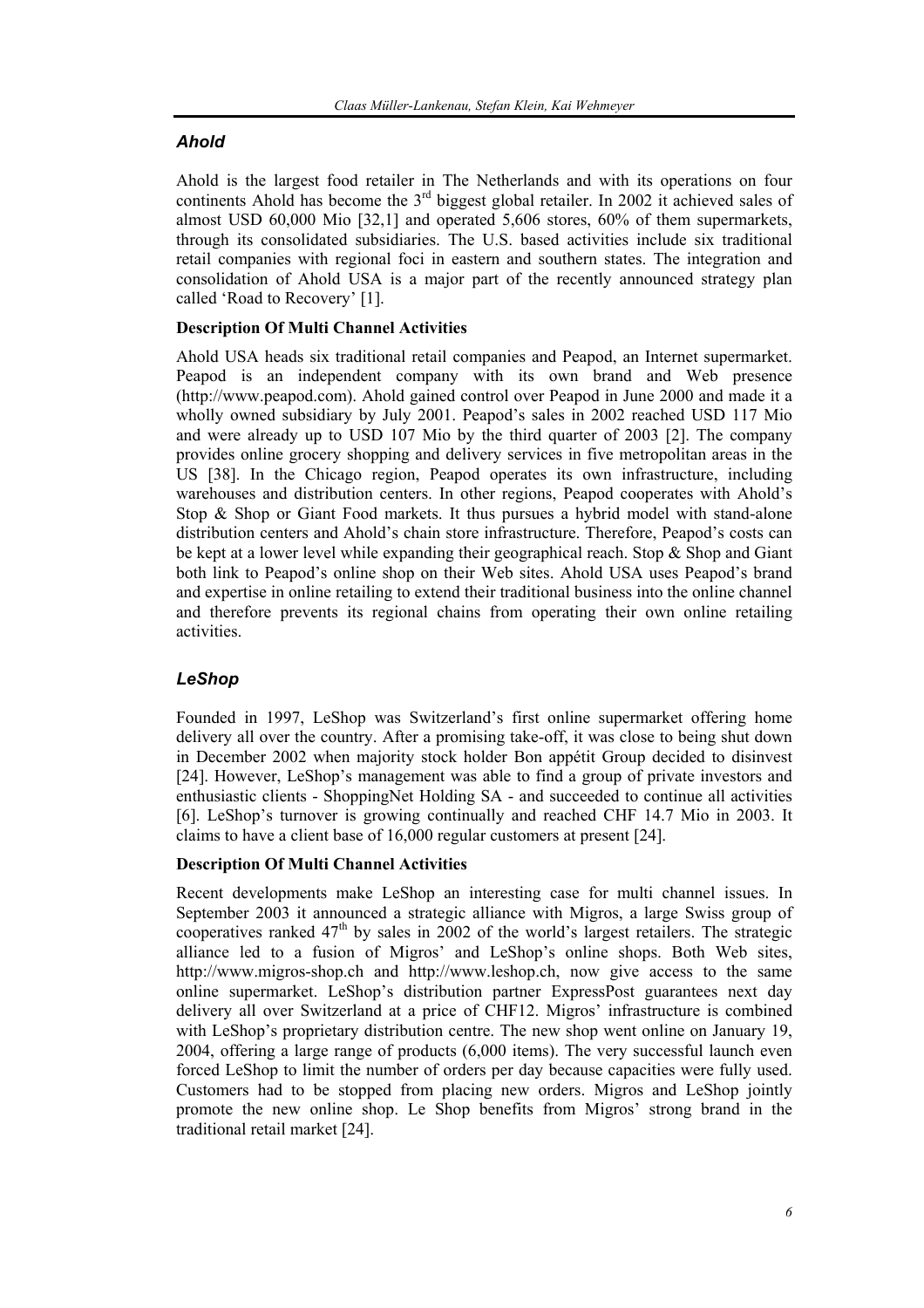#### *Tesco*

Tesco is UK's leading grocery chain and was ranked  $8<sup>th</sup>$  by sales of the world largest retailers in 2002 [32]. In early 2003, Tesco operated 2,291 stores in 10 different countries and employed 296,000 people [27]. After struggling in a severe price competition in its British home market in the early 1990s, Tesco was successful in relying on sales of nonfood items and international expansion. The strategy was redefined to a customer centric approach with the core purpose of creating value for their customers to earn their lifetime loyalty [49]. Tesco's loyalty scheme "Clubcard" has become an inter-industry benchmark for customer profiling and CRM [29].

#### **Description Of Multi Channel Activities**

Tesco launched its online channel Tesco Direct in 1996. Until 2000 the offer was limited to groceries and only run on a regional basis. Since then, Tesco moved beyond online grocery retailing and offered a wide variety of products on their Web site http://www.tesco.com, which was simultaneously installed as brand name for Tesco's online activities. Shortly after, Tesco was already considered the world's largest and most profitable Internet grocer [46]. What differentiates tesco.com from other online retailers is the fact that it does not operate its own warehouses, but enables the customer to buy online from their familiar local Tesco store. Each store's pricing and inventory system is linked directly to tesco.com, so that customers can select from the line of goods with prices they are used to. The orders are composed in the local stores and delivered by tesco.com vans in a customer defined two-hour delivery window [46]. Online customers are charged GBP 5 for delivery which indicates the fact that their price-sensitivity is rather low compared to the average shopper. The channel integration at Tesco is complemented by the Clubcard loyalty scheme. Customer shopping behaviour can be recorded in both channels and is used to optimize the personalized marketing activities.

## *3.2 Classification Of Multi Channel Strategies*

As the previous section has shown multi channel strategies can fundamentally differ regarding the relationship and roles of online and offline channels. In the cases of Ahold and Tesco, both online and offline channels are used as full-fledged, equally promoted distribution channels. However, their strategies differ in terms of channel interdependence. In Ahold's distribution strategy, online and offline channels serve markets independently. In Tesco's case, online and offline channels have been integrated and mutually support each other. Customers are encouraged to switch between channels in both directions.

Alternatively, distribution strategies can prefer either the online or offline channel. The other channel then plays mainly a supporting role by guiding customers to the preferred channel. Even if a supporting channel enables complete transactions, customers will mostly be encouraged to switch to the preferred distribution channel. LeShop and Aldi both pursue a strategy which prefers one channel and uses the other for supporting purposes. Figure 1 gives an overview of these multi channel strategies, followed by a discussion of each strategy and of alternative, complementary frameworks.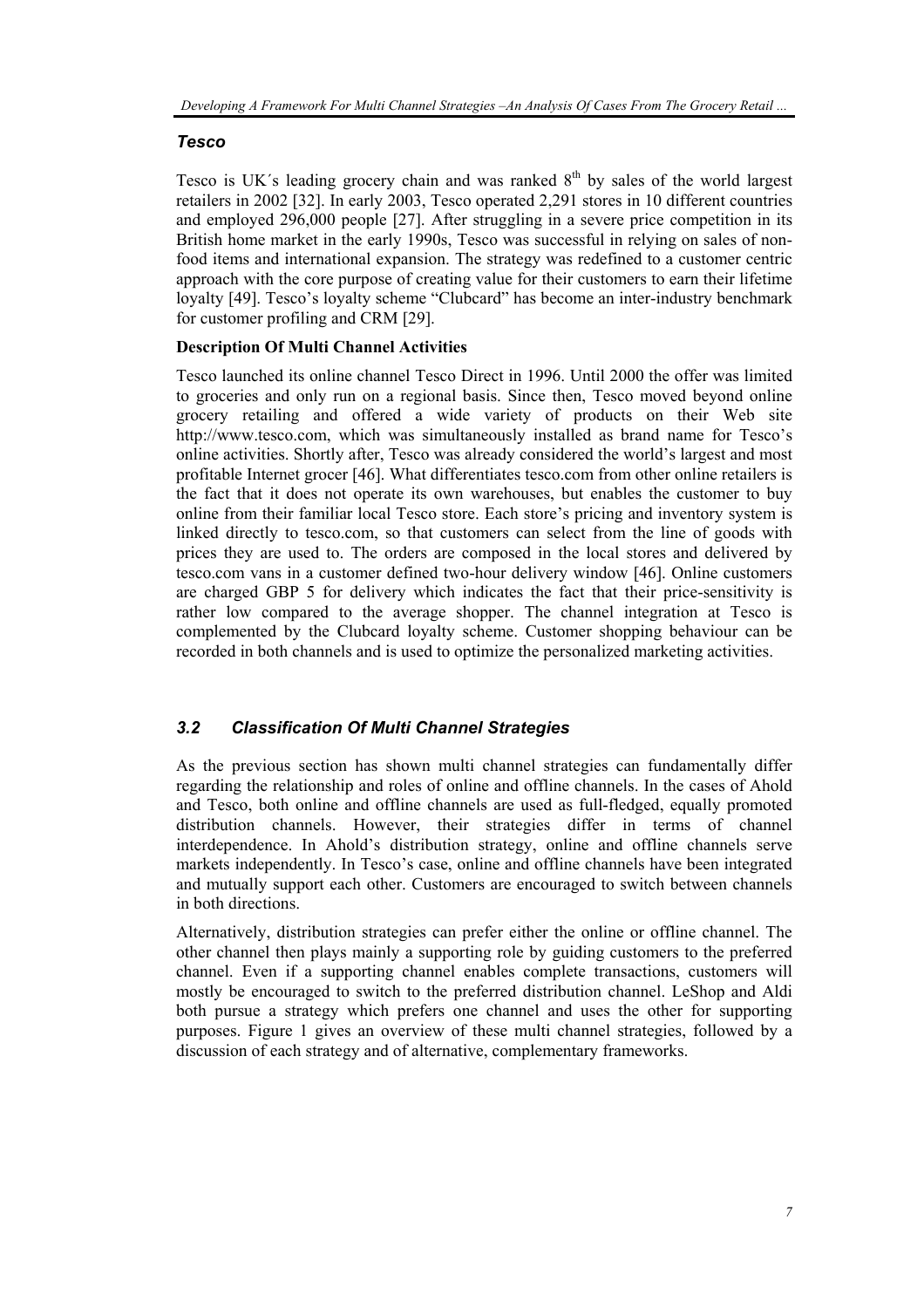

*Figure 1: Framework For Multi Channel Strategies* 

## *Offline-Dominated Strategy*

In an offline-dominated strategy, the online channel plays a supporting role and is mainly used to increase allocation efficiency of the offline channel. Content of the Web site is often limited to (partial) information on in-store offerings and store locations, limited additional services such as after sales information might be offered. Possible motivations for pursuing this strategy are: a sophisticated distribution system optimized for providing goods to a network of shops, strategic differentiation by means of in-store customer advisory services which cannot be offered on the Web or contractual limitations.

#### **Aldi's Multi Channel Strategy**

Aldi clearly pursues an offline-dominated strategy. Aldi is positioned as cost leader and follows a low-complexity, no-frills approach with relatively small assortments. The distribution system has been highly optimized for store-delivery. Aldi's customers tend to be price-sensitive customers and it is unlikely that they would be willing to pay a premium for multi-channel services such as in-store pick-up or home delivery. Due to Aldi's low per-item-margin, providing these services without a price premium would probably be too costly.

## *Isolation Strategy*

An isolation strategy is pursued when online and offline channels are managed as separate and independent entities, possibly operating under different brand names. Neither communication activities nor incentives or explicit links support or encourage customers to switch between channels. Possible factors supporting a choice of this strategy are the avoidance of channel conflict, targeting different customer groups with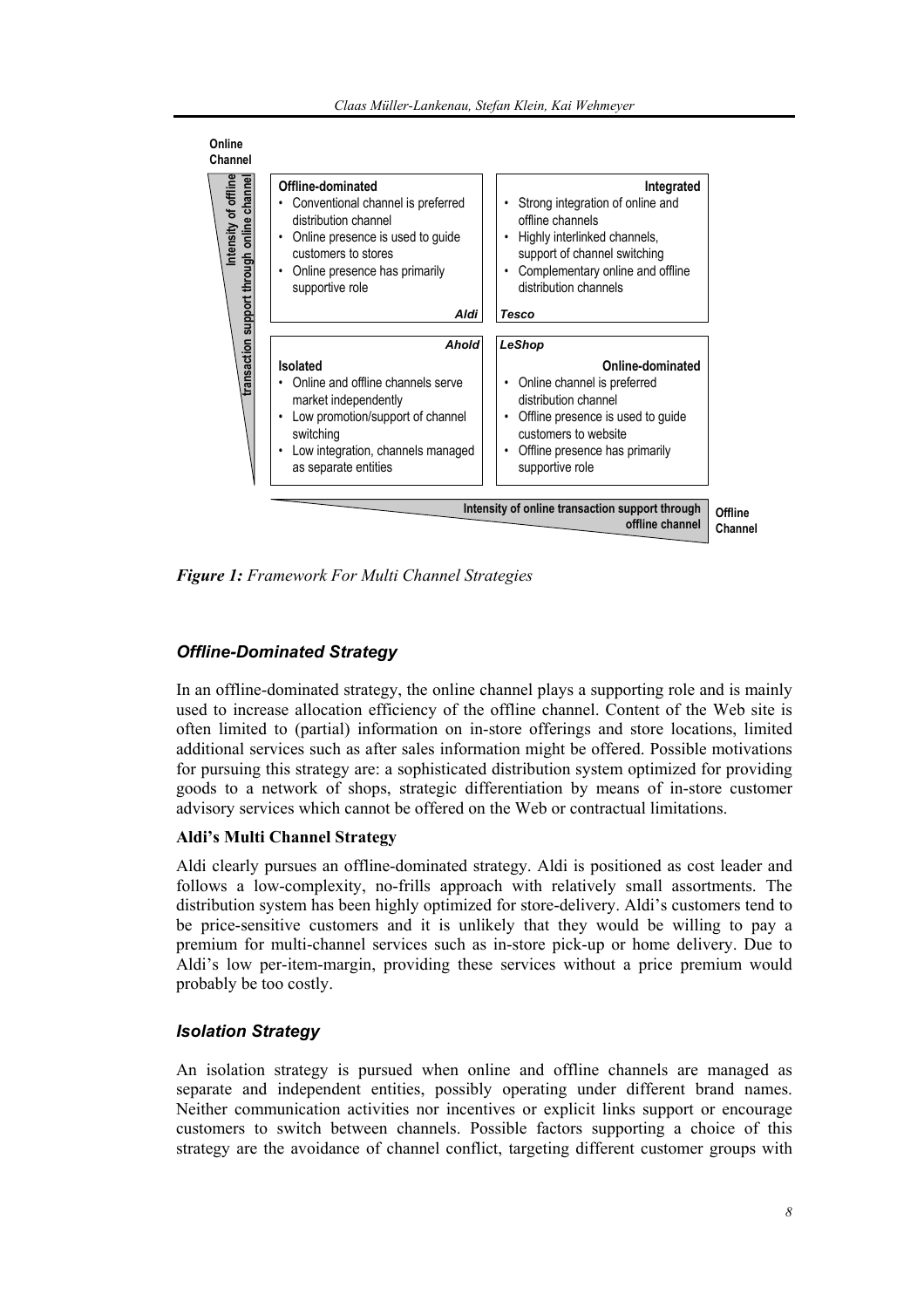e. g. channel-specific pricing schemes or different geographical regions targeted by online and offline channels.

#### **Ahold's Multi Channel Strategy**

With its supermarket chains and Peapod as an online grocer, Ahold pursues an isolation strategy in the US market. Two distinct supermarket chains are used as a physical basis for Peapod's online business. Thus, Ahold extends its online grocery business without having to reposition its supermarket chains as multi channel retailers. Instead, Ahold benefits from and further strengthens Peapod's reputation as an online retailer. Involving the supermarket chains in the fulfilment of Peapod's online business provides Peapod with low cost access to infrastructure. Channel conflict potential is lowered since the supermarket chains are involved in the online activities rather than being completely bypassed. While an often proclaimed advantage of Internet-based commerce is the geographical extension of existing offline-dominated businesses, Ahold uses its store infrastructure to extend the geographical reach of its online business.

#### *Online-Dominated Strategy*

In online-dominated strategies, the offline channel is configured to guide customers to a corporate Web site or similar online offerings. Communication and promotion activities in the offline realm and possibly incentives such as lower prices or a wider range of products offered online aim to strengthen the online channel. This strategy can be used when e. g. trying to bypass intermediaries or to shift sales volume from a cost-intensive offline channel to the cheaper online channel (which is often the case for sales of digitizable goods). In analogy to offline-dominated strategies, previously online-only retailers can also try to get access to offline channel infrastructure in order to increase their online profitability or sales volume.

#### **LeShop's Multi Channel Strategy**

The latter is the case for LeShop. As an Internet pure player, LeShop survived the shakeout that hit e-commerce companies a few years ago, but still struggles to reach profitability. By teaming up with Migros, LeShop increased its offline presence through joint promotion activities and by getting access to Migros' store network. The promotion activities and the reputation effects from collaboration with a renowned retailer aim to guide more customers to LeShop's Web site. By sharing the online store infrastructure and using Migros distribution infrastructure, costs are reduced.

#### *Integration Strategy*

In integration strategies, the service portfolios respectively product offerings in both online and offline channels are mainly restricted by technology rather than by strategic decisions favouring one specific channel. The channels are seen as complementary components of a multi channel system that aim to provide a high level of convenience to customers, e. g. through supporting channel hopping in and between transaction phases. This form of differentiation strategy might help to charge premium prices, but also incurs extra costs.

#### **Tesco's Multi Channel Strategy**

Tesco is positioned as a service-oriented retailer, which is offering low as well as upscale products. It pursues an integration strategy. Through its Clubcard loyalty scheme, Tesco has extensive customer knowledge, which is a good basis for assessing the introduction of new services. Tesco's Web sites offer online shopping, home delivery and extensive information services. Most functions require a customer login based on the Clubcard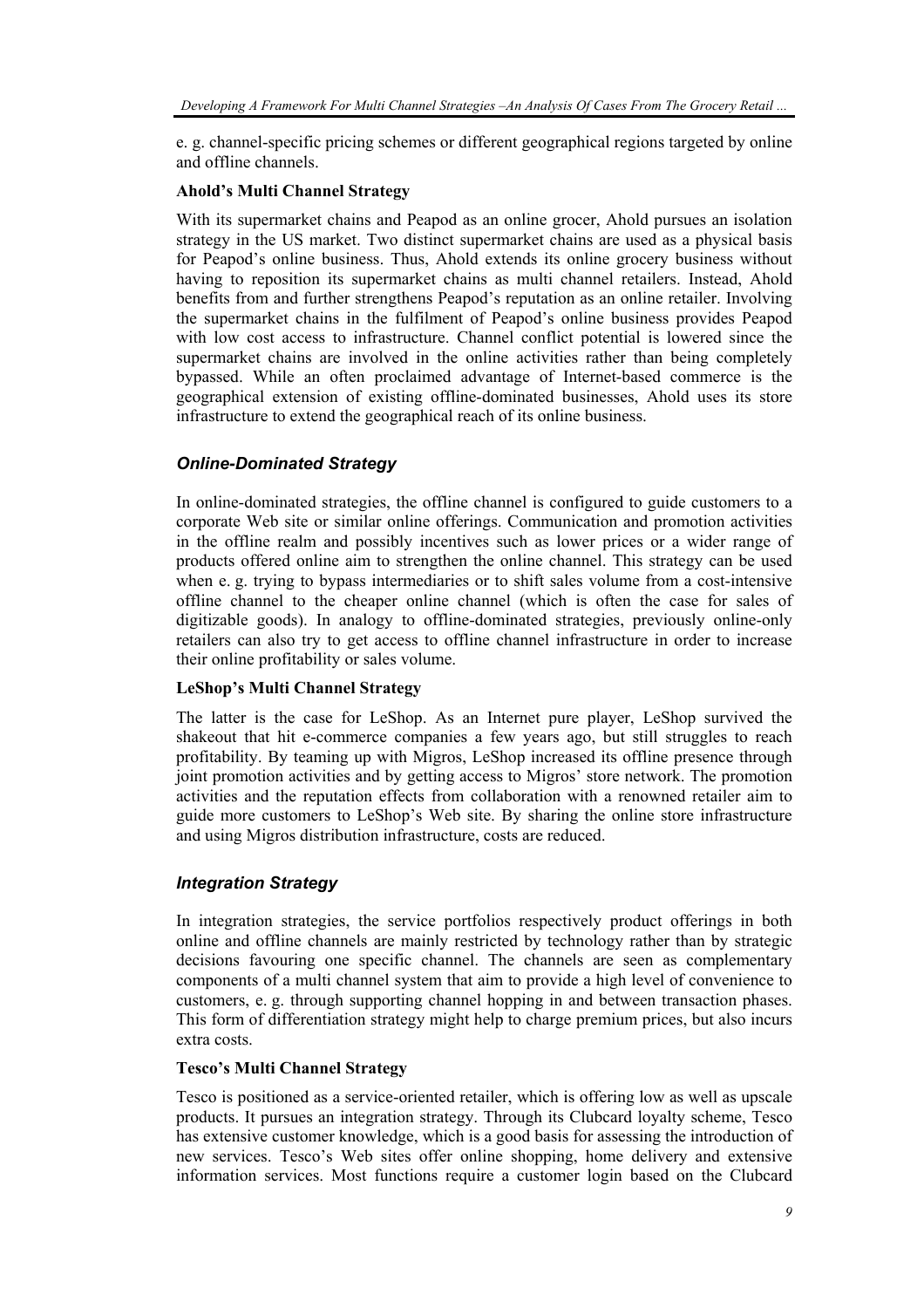number. The supermarkets are used to inform customers - through leaflets and messages printed on the customer's receipts - about the possibility, and indeed the convenience, of online shopping and home delivery. However, Tesco does not enable customer channel switching at any point during a transaction. Features such as in-store pick-up of shopping baskets ordered online are not offered.

## *Related Frameworks*

The proposed framework gives an overview of strategic choices regarding the relative roles and relationship between online and offline channels in multi channel strategies, with domination and integration as classification criteria. It is an extension and critique of existing frameworks, some of which offer complementary views on multi channel strategies, while all take different perspectives. Steinfield et al. [48] (following Venkatesh [50]) describe six Internet strategies classified in two groups: synergy oriented strategies vs. strategies not exploiting complementarities. As the term "Internet strategies" indicates, the classification is not limited to multi channel strategies. Other aspects such as business scope redefinition (parallel strategy) are also included. As for the synergyoriented strategies, the classification highlights the roles of online and offline channels in initial channel design (online channel designed like offline channel vs. remaking the offline channel to better support online processes) rather than the roles and relationships of offline and online channels in established channel systems. Wirtz introduced a framework that can be used to analyze the extent to which a company relies on IT in both its distribution (customer interface) and value creation (back office) activities [52]. Gulati and Garino's framework of multi channel strategies focuses on the degree of integration respectively separation of brand, management, operations and equity in multi channel systems [19]. It complements our framework since it focuses on central decisions regarding strategy implementation. Doolin, McQueen and Watton's framework highlights the degree of business transformation caused by the introduction of multi channel strategies [13]. Since the framework has been designed for Internet strategies of established retailers, it names the support of traditional channels through an Internet channel, but does not include online-dominated strategies.

# **4 Discussion**

Servicing customers through the combined use of online and offline channels confronts managers with numerous challenges [45]. The framework for multi channel strategies characterises how these strategies differ regarding the roles and relative strategic positions of online and offline channels. The classification and discussion of the four cases indicate contingency factors influencing each company's choice of multi channel strategies. While we started with the observation of different Web activities (phenomenology and classification), it became increasingly obvious that we had to extend our analysis into the organisational and strategic backgrounds in order to understand and explain the observed differences. The theme of aligning online and offline strategies and indeed translating strategies into tangible measures occurred time and again. Hence we used the strategic alignment model, which has been developed by Henderson and Venkatraman [20] and led to further work by Luftman and Papp [25,37,26], and modified it to facilitate the offline–online alignment (see Figure 2).

In addition to identifying areas of alignment, Henderson and Venkatraman [20] have identified alignment perspectives, which we have translated into the multi channel domain. Table 1 summarizes and explains the four identified alignment perspectives. In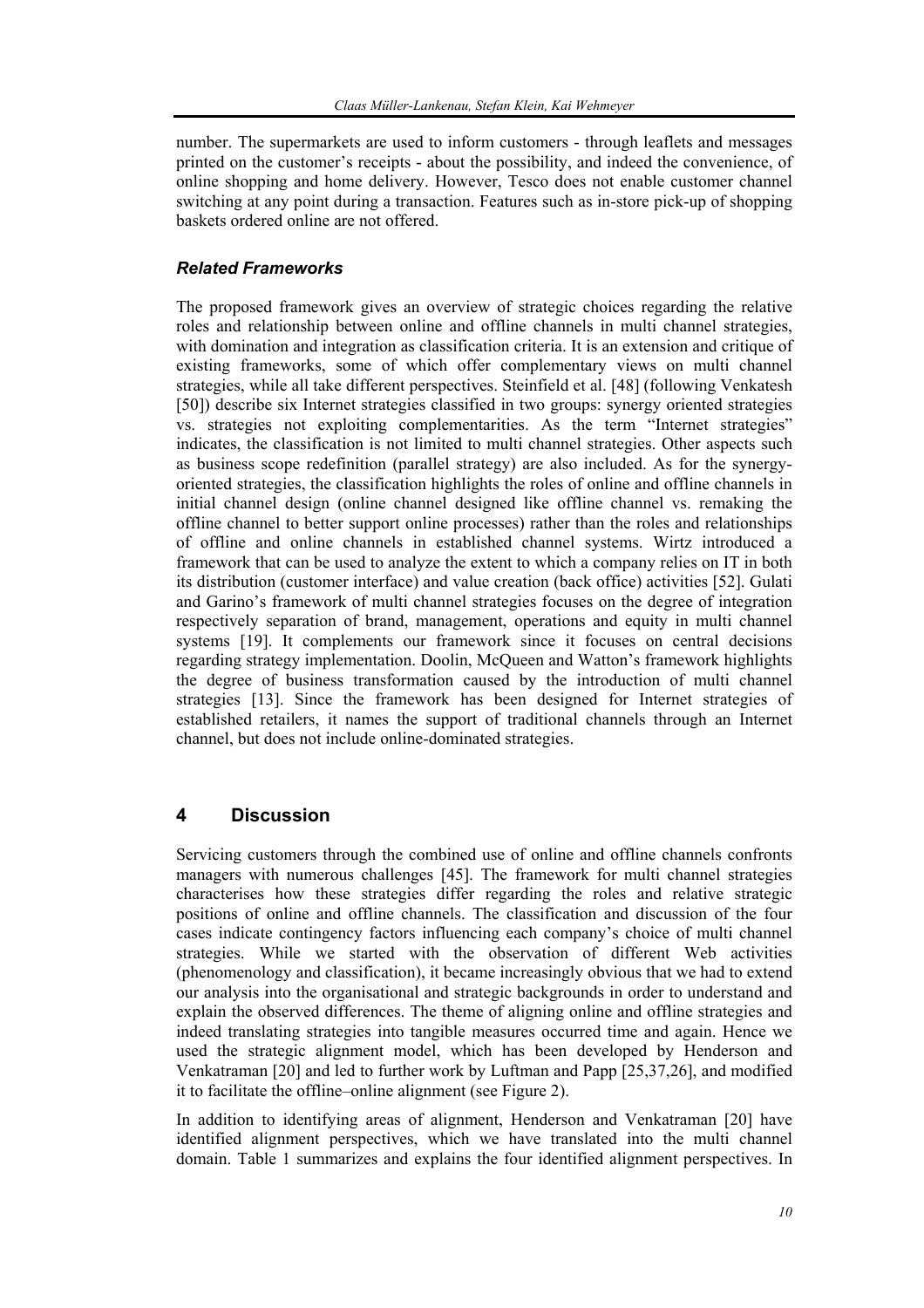each perspective, anchor domain denotes the first, pivot domain the second and impact domain the third quadrant [25,37].



*Figure 2: Alignment Perspectives For The Four Cases Considered*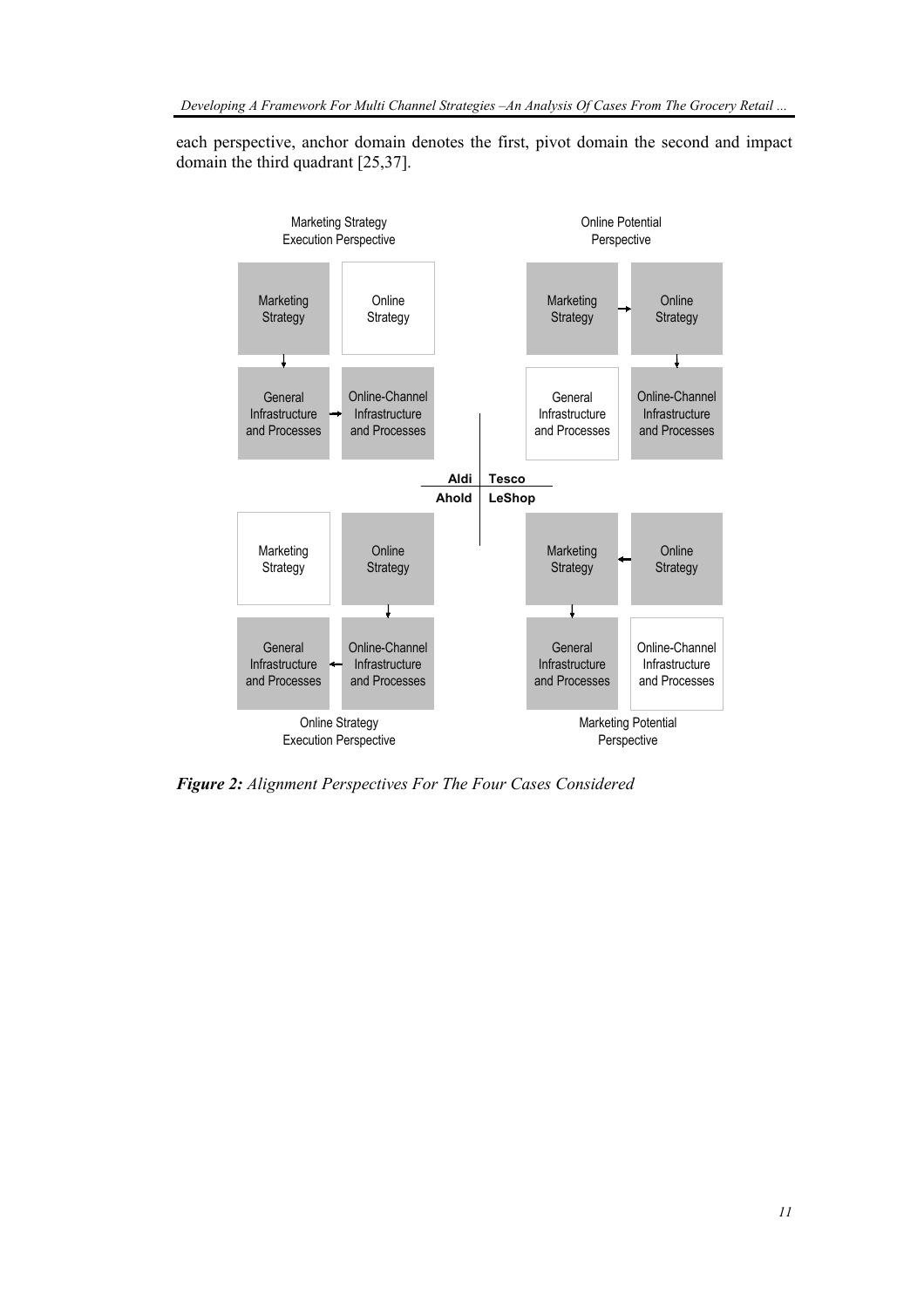|               |                                                   | <b>Anchor Domain</b><br>Catalyst, enabler or driver<br>("stable" or "strong" quadrant).                                                                                         | <b>Pivot Domain</b><br>Problem / opportunity that is being<br>addressed ("weak" quadrant).                                                                                                           | <b>Impact Domain</b><br>Directly affected by change of<br>the pivot domain.                                                                                                          |
|---------------|---------------------------------------------------|---------------------------------------------------------------------------------------------------------------------------------------------------------------------------------|------------------------------------------------------------------------------------------------------------------------------------------------------------------------------------------------------|--------------------------------------------------------------------------------------------------------------------------------------------------------------------------------------|
| Aldi          | Marketing<br>Strategy<br>Execution<br>Perspective | ALDI's follows a no frills, cost<br>leader oriented marketing<br>strategy addressing anonymous<br>customers. Hardly any IT-based<br>or other services are offered.              | One of ALDI's main infrastructure<br>components are its retail outlets.<br>Effective communication of<br>special purchases can attract<br>additional customers to stores.                            | The result is a very limited online<br>infrastructure that does not<br>require a wide range of specific<br>competencies or a wide range of<br>different IT systems.                  |
| <b>Tesco</b>  | Online<br>Potential<br>Perspective                | Tesco's marketing strategy is<br>based on seeing customers as<br>individuals. Central activities are<br>based on customer data<br>collected through the clubcards.              | Tesco discovered the potential of<br>the web to support its customer-<br>centric strategy. Online functio-<br>nality is comprehensive, based on<br>diverse competencies.                             | The online-strategy led to a<br>complex infrastructure of the<br>online channel (new logistic<br>requirements, extensive web site<br>content, integrated IT systems).                |
| Ahold         | Online<br>Strategy<br>Execution<br>Perspective    | Ahold decided to follow an online<br>strategy that does not affect<br>traditional marketing activities of<br>its store chains. Competencies<br>where built by acquiring Peapod. | Through the acquisition of<br>Peapod Ahold gained instant<br>access to a mature and<br>comprehensive infrastructure of<br>an established online retailer.                                            | The general infrastructure was<br>influenced by changes triggered<br>through the extension of<br>Peapod's operations based on<br>retail chain infrastructure.                        |
| <b>LeShop</b> | Marketing<br>Potential<br>Perspective             | LeShop's core competencies are<br>based on its capabilities as an<br>online retailer focusing its<br>business on online-only sales<br>activities.                               | Due to unsatisfactory<br>performance, marketing strategy<br>had to be altered. The Migros<br>cooperation resulted e. g. in store<br>co-branding, new and larger<br>assortment and higher visibility. | LeShops infrastructure has been<br>effected by these changes, since<br>physical as well as IT<br>infrastructure can be shared.<br>cooperatively operated or<br>financed with Migros. |

*Table 1: Summary And Explanation Of Alignment* 

## **5 Concluding Remarks: Methodology, Limitations And Future Research**

The proposed framework (Figure 1) reflects the results of a critical analysis of earlier research on multi channel strategies and empirical research. It proposes, however, a novel perspective. The cases have been selected to give evidence of the practical relevance and existence of the conceptually identified strategies. In order to collect further information and to broaden our case base, we have developed a questionnaire for Web site analyses (see Appendix: Questionnaire for the Identification of Multi Channel Strategy Indicators on Retailers' Web sites). This questionnaire can be used to identify Web sites' characteristics that are indicative for the multi channel strategy pursued by a retailer and a wide range of measures for its implementation. However, this approach to strategy identification is limited since it only relies on external information. It will be used to study and classify multi channel strategies in various sectors. The cross-sector comparison of multi channel strategies is expected to provide insights into dominant strategies, drivers of strategic choice and  $-$  in a longitudinal perspective  $-$  changing strategic patterns.

Further research will focus on an operationalization of the four alignment perspectives, e. g. based on internal criteria. The classification of multi channel strategies and a subsequent analysis of alignment perspectives are expected to reveal patterns in the development and evolution of multi channel strategies per strategy category.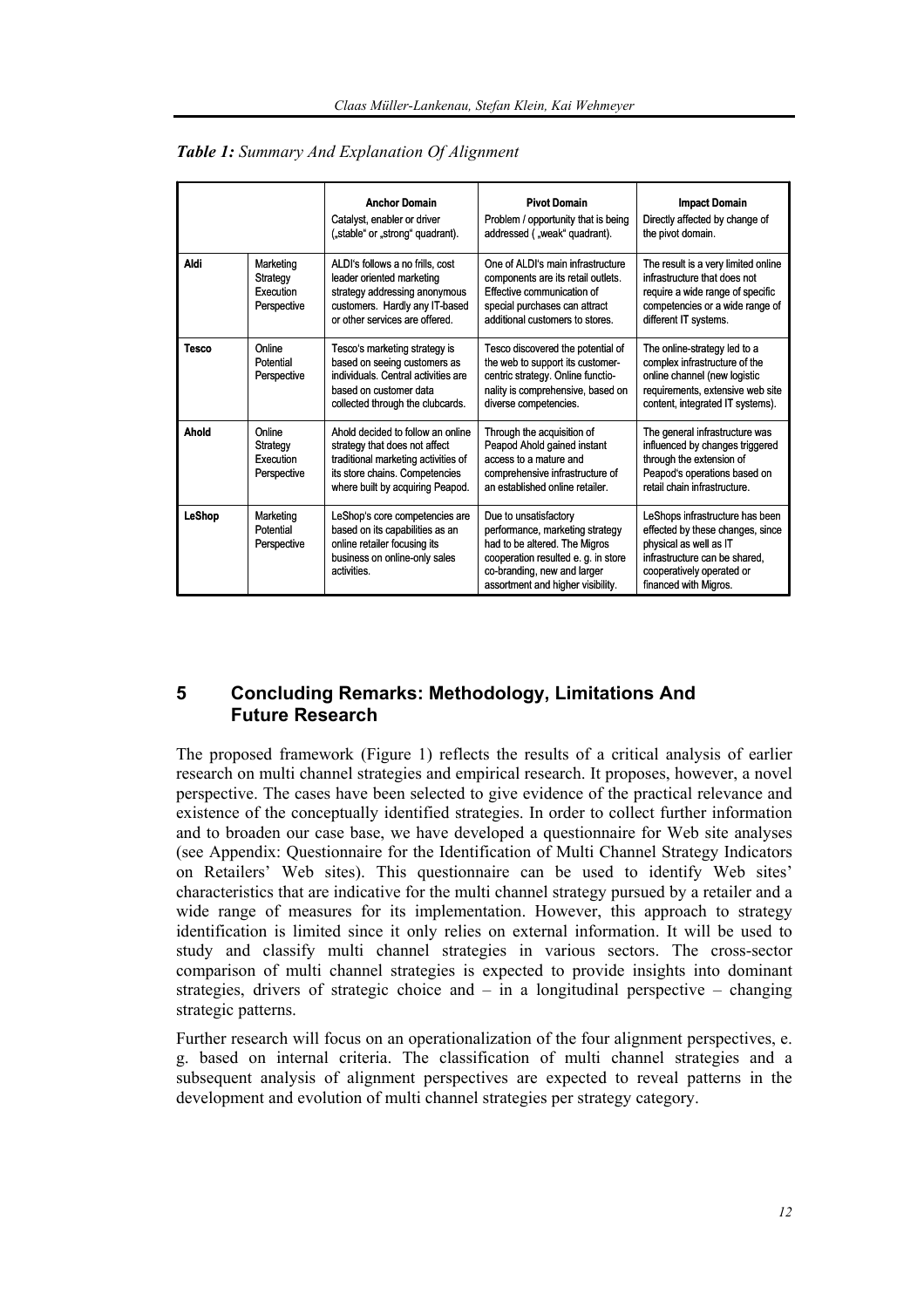## **References**

- 1. Ahold *Company Profile*, http://www.ahold.com/aboutahold/companyprofile.asp, accessed on 28.01.2004.
- 2. Ahold *Quarterly sales and trends per region*, http://www.ahold.com/uploads/upl\_1.pdf, accessed on 28.01.2004.
- 3. Anderson, E.; Day, G. S.; and Rangan, V. K. Strategic Channel Design. *Sloan Management Review*, 38, 4 (1997), 59-69.
- 4. Bagozzi, R. P. Marketing as Exchange. *Journal of Marketing*, 39, 4 (1975)**,** 32- 39.
- 5. Bell, R. Competition Issues in European Grocery Retailing. *European Retail Digest*, 39 (2003), 27-37.
- 6. Bon\_appétit\_Group *LeShop.ch, rescued by its own clients!*, http://www.bonappetit.ch/?wm=sp%28%2d1%2c6%2c17%2c86%29c%28100%29, accessed on 29.01.2004.
- 7. Brown, J. R.; and Fern, E. F. Conflict in marketing channels: the impact of dual distribution. *International Review of Retail, Distribution & Consumer Research*, 2, 2 (2001), 121-132.
- 8. Bucklin, C. B.; Thomas-Graham, P. A.; and Webster, E. A. Channel conflict: When is it dangerous? *McKinsey Quarterly*, 3 (1997), 36-43.
- 9. Cheung, C. M. K.; Zhu, L.; Kwong, T.; Chan, G. W. W.; and Limayem, M. Online Consumer Behavior: A Review and Agenda for Future research. In Wigand, R. T.; Tan, Y.-H.; Gricar, J.; Pucihar, A.; Lunar, T. (eds.), *Proceedings of the 16th BLED eCommerce Conference*. Kranj: Moderna organizacija, 2003, 194-218.
- 10. Coughlan, A. T.; Anderson, E.; Stern, L. W.; and El-Ansary, A. I. *Marketing Channels*. Upper Saddle River, NJ: Prentice Hall, 2001.
- 11. Deighton, J. Commentary on "Exploring the implications of the Internet on consumer marketing". *Journal of the Academy of Marketing Science*, 25, 4 (1997), 347-351.
- 12. Dobson, P. W. Competition and Collaboration in European Grocery Retailing. *European Retail Digest*, 39 (2003), 13-21.
- 13. Doolin, B.; and McQueen, B. Internet Strategies for Established Retailers: Five Cases from New Zealand. In Wigand, R. T.; Tan, Y.-H.; Gricar, J.; Pucihar, A.; Lunar, T. (eds.), *Proceedings of the 16th BLED eCommerce Conference*. Kranj: Moderna organizacija, 2003, 15-26.
- 14. Earl, M. J. Evolving the E-Business. *Business Strategy Review*, 11, 2 (2000), 33- 38.
- 15. Frazier, G. L. Organizing and Managing Channels of Distribution. *Journal of the Academy of Marketing Science*, 27, 2 (1999), 226-240.
- 16. Gadde, L. E.; and Ford, D. The Role of Distribution Channels in Value Creation. *Proceedings of the International Marketing Educators Conference*, Buenos Aires, June 28-30, 2000.
- 17. Gallaugher, J. M. E-Commerce and the UNDULATING Distribution Channel. *Communications of the ACM*, 45, 7 (2002), 89-95.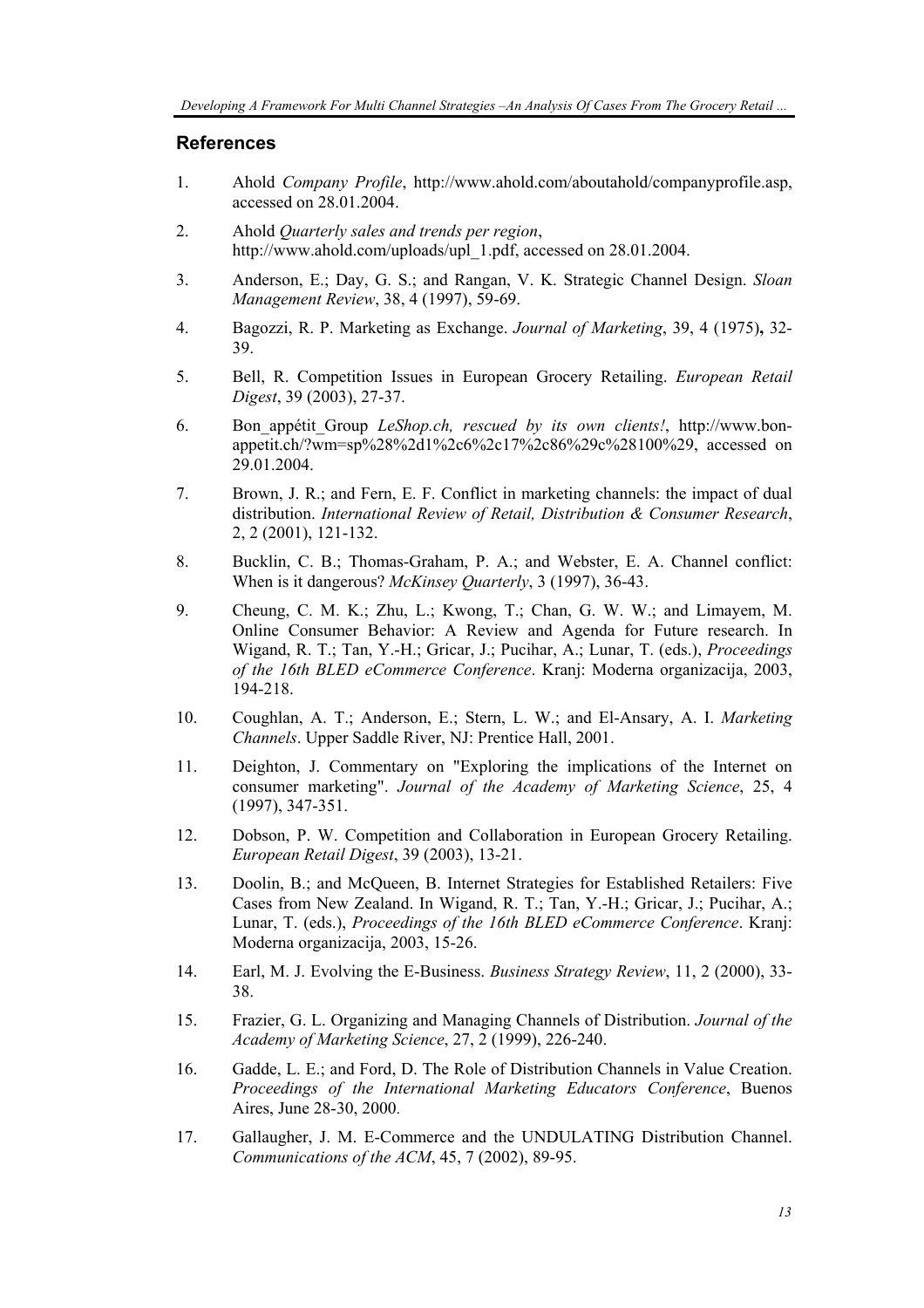- 18. Giaglis, G. M.; Klein, S.; and O'Keefe, R. M. The role of intermediaries in electronic marketplaces: developing a contingency model. *Information Systems Journal*, 12, 3 (2002), 231-246.
- 19. Gulati, R.; and Garino, J. Get the Right Mix of Bricks & Clicks. *Harvard Business Review*, 78, 3 (2000), 107-114.
- 20. Henderson, J. C.; and Venkatraman, N. Strategic Alignment: Information Technology for Transforming Organizations. *IBM Systems Journal*, 38, 2&3 (1993), 472-484.
- 21. Kaufman-Scarborough, C.; and Lindquist, J. D. E-shopping in a multiple channel environment. *Journal of Consumer Marketing*, 19, 4/5 (2002), 333-350.
- 22. Klein, S.; Randolph, M.; and Selz, D. Web Impact on Market Structures: Three Industry Examples. In Schaffer, H. (ed.) *Innovative Models in the Network Economy*. Enschede: Telematica Instituut, 2002, 9-29.
- 23. Lee, L. Online Grocers: Finally Delivering the Lettuce. *Business Week*, 28<sup>th</sup> April 2003, 67.
- 24. LeShop.ch *Corporate Information*, http://info.leshop.ch/uk/Welcome.html, accessed on 29.01.2004.
- 25. Luftman, J. N. *Competing in the Information Age: Strategic Alignment in Practice*. Oxford: Oxford University Press, 1996.
- 26. Luftman, J. N. *Competing in the Information Age: Align in the Sand*. Oxford: Oxford University Press, 2003.
- 27. Maddali, P. Tesco in 2003. *Global CEO*, 6 (2003), 65-79.
- 28. Malone, T. W.; and Crowston, K. The Interdisciplinary Study of Coordination. *ACM Computing Surveys*, 26, 1 (1994), 87-119.
- 29. McKelvey, C. How Tesco still rules the roost. *Precision Marketing*, 15, 36 (2003), 15.
- 30. Moon, B.-J. Consumer Adoption of the internet as an information search and product purchase channel: some research hypotheses. *International Journal of Internet Marketing and Advertising*, 1, 1 (2004), 104-118.
- 31. Moran, N. Effective approaches to dealing with channel conflict. *Chemical Week*, 161, 45 (1999), s16-s17.
- 32. n.a. *100 Largest Global Retailers*, Chainstoreage.com, http://www.chainstoreage.com/industry\_data/pdfs/global100/2003\_globaltop100. pdf, accessed on 22.01.2004.
- 33. OC&C *Multichannel Retailing: Der deutsche Einzelhandel steht noch am Anfang*, OC & C Strategy Consulting, www.occ- strategy.de/resources/uploads/ docs /multichannel.pdf, accessed on 23.10.2002.
- 34. Orlikowski, W. J. The Duality of Technology: Rethinking the Concept of Technology in Organizations. *Organization Science*, 3, 3 (1992), 398-427.
- 35. Otto, J. R.; and Chung, Q. B. A Framework for Cyber-Enhanced Retailing: Integrating E-Commerce Retailing with Brick-and-Mortar Retailing. *Electronic Markets*, 10, 3 (2000), 185-191.
- 36. Palmer, J.; Kallio, J.; Saarinen, T.; Tinnilä, M.; Tuunainen, V. K.; and van Heck, E. Online grocery shopping around the world: Examples of key business models. *Communications of the AIS*, 4 (2000).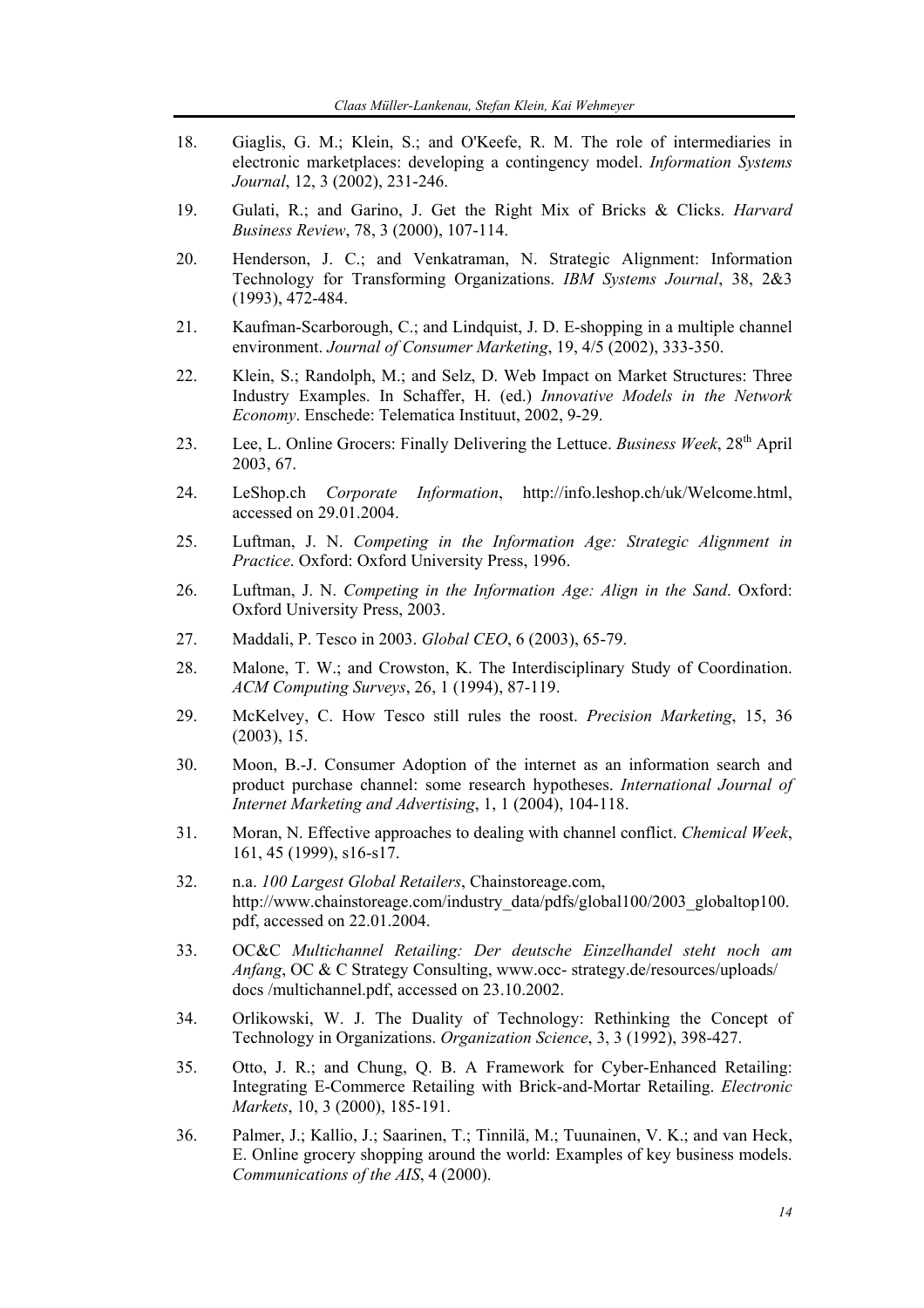- 37. Papp, R. *Strategic Information Technology: Opportunities for Competitive Advantage*. Hershey: Idea Group Publishing, 2001.
- 38. Peapod *Corporate Fact Sheet*, http://www.peapod.com/corpinfo/peapodFacts.pdf, accessed on 28.01.2004.
- 39. Peterson, R. A.; Balasubramanian, S.; and Bronnenberg, B. J. Exploring the implications of the Internet for consumer marketing. *Journal of the Academy of Marketing Science*, 25, 4 (1997), 329-346.
- 40. Premkumar, G. P. Alternate Distribution Strategies for Digital Music. *Communications of the ACM*, 46, 9 (2003), 89-95.
- 41. Rheault, D.; and Sheridan, S. Reconstruct Your Business around Customers. *Journal of Business Strategy*, 23, 2 (2002), 38-42.
- 42. Rosenberg, L. J.; and Stern, L. W. Toward the Analysis of Conflict in Distribution Channels: A Descriptive Model. *Journal of Marketing*, 34, 4 (1970), 40-46.
- 43. Rosenbloom, B. Conflict and Channel Efficiency: Some Conceptual Models for the Decision Maker. *Journal of Marketing*, 37, 3 (1973), 26-30.
- 44. Sarkar, M. B.; Butler, B.; and Steinfield, C. Intermediaries and Cybermediaries: A Continuing Role for Mediating Players in the Electronic Marketplace. *Journal of Computer Mediated Communication*, 1, 3 (1996).
- 45. Schoenbachler, D. D.; and Gordon, G. L. Multi-channel shopping: understanding what drives channel choice. *Journal of Consumer Marketing*, 19, 1 (2002), 42-53.
- 46. Seybold, P. B. Get Inside the Lives of Your Customers. *Harvard Business Review*, 79, 5 (2001), 80-89.
- 47. Steinfield, C.; Bouwman, H.; and Adelaar, T. The Dynamics of Click-and-Mortar Electronic Commerce: Opportunities and Management Strategies. *International Journal of Electronic Commerce*, 7, 1 (2002), 93-119.
- 48. Steinfield, C.; de Wit, D.; Adelaar, T.; Bruins, A.; Fielt, E.; Hoefsloot, M.; Smit, A.; and Bouwman, H. Pillars of virtual enterprise: Leveraging physical assets in the new economy. *info*, 3, 3 (2001), 203-213.
- 49. Tesco *The Tesco Strategy* , http://81.201.142.254/companyInfo/businessStrategy.asp?section=1, accessed on 13.08.2003.
- 50. Venkatesh, A. Virtual models of marketing and consumer behaviour. *Proceedings of the ESRC Virtual Society Workshop 'E-Commerce and the Restructuring of Consumption'*, London, 10.12.1999.
- 51. Webb, K. L. Managing channels of distribution in the age of electronic commerce. *Industrial Marketing Management*, 31, 2 (2002), 95-102.
- 52. Wirtz, B. W. *Electronic Business*. Wiesbaden: Gabler, 2001.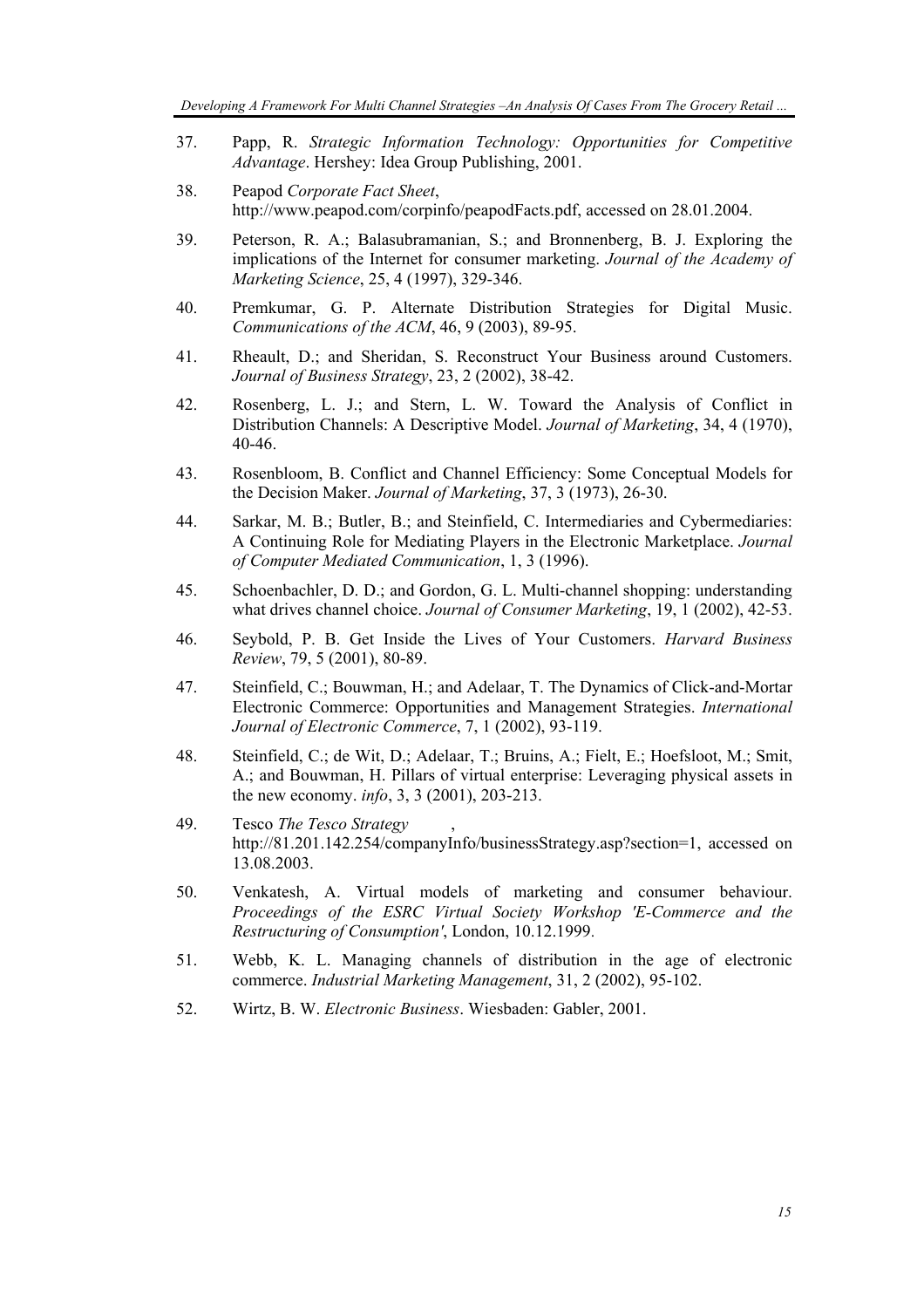## *Appendix: Questionnaire For The Identification Of Multi Channel Strategy Indicators On Retailers' Web Sites*

The Questionnaire uses a five point Likert scale. Answers to 1, 3 and 5 are given. If any one of those answers fits, it should be chosen. If the answer is in between two of the given answers, 2 respectively 4 should be chosen. If no answer is applicable, 0 should be chosen.

## **Part A: General Information / Communication Policy**

| Please note<br>in the right<br>column (1-5)   | 1                                                                                                                                                                                            | 3<br>2                                                                                                                                                                                                     | 4<br>5                                                                                                                                                                                                                                                                                                                                             |
|-----------------------------------------------|----------------------------------------------------------------------------------------------------------------------------------------------------------------------------------------------|------------------------------------------------------------------------------------------------------------------------------------------------------------------------------------------------------------|----------------------------------------------------------------------------------------------------------------------------------------------------------------------------------------------------------------------------------------------------------------------------------------------------------------------------------------------------|
| General<br>company<br>information             | Hardly any / only the<br>legally required general<br>information about the<br>company can be found on<br>the Web site.                                                                       | General company<br>information is limited to<br>information on the<br>company's business<br>segments.                                                                                                      | Detailed information about the company<br>can be found (including e.g. mission<br>statement, policies, financial<br>information etc.)                                                                                                                                                                                                              |
| <b>Different</b><br>communicati<br>on options | No contact information<br>for telecommunication<br>media (e. g. phone<br>number) is available:<br>however customers are<br>not explicitly encouraged<br>to get in touch with the<br>company. | Contact information is<br>available for different<br>telecommunication<br>media: however there is<br>only one central point of<br>contact per medium. No<br>specific contact<br>purposes are<br>mentioned. | A range of telecommunication media<br>can be used, and at least for some<br>media there are multiple points of<br>contacts for specific contact purposes<br>(e. g. for technical service, pre-<br>purchase information etc.)                                                                                                                       |
| Information<br>about retail<br>outlets        | Only the most basic<br>information on retail<br>outlets can be found<br>(address).                                                                                                           | Information on opening<br>hours, the service<br>portfolio and location of<br>retail outlets (e. q.<br>including a map or<br>directions) is given.                                                          | Information on special services in retail<br>outlets (e. g. special trainings, product<br>presentations, autograph hours) is<br>offered on a by-store basis, allowing for<br>an individual representation of store<br>capabilities. Mailing lists for outlet-<br>specific news or information on special<br>events are available for subscription. |
| Communicati<br>on options<br>(retail outlets) | No outlet-specific<br>communication options<br>are offered.                                                                                                                                  | An outlet-specific<br>telephone number or e-<br>mail address is<br>explicitly offered for<br>customer requests.                                                                                            | Different means of communication (fax,<br>email, telephone) as well as different<br>points of contacts for different requests<br>and special services (call back<br>services) are offered on a by-store<br>basis.                                                                                                                                  |

#### **II. Online offerings**

| Please note<br>in the right<br>column (1-5) |                                                                                                                                                                                | 3                                                                                                                                                                 | 4<br>5                                                                                                                                                                                           |
|---------------------------------------------|--------------------------------------------------------------------------------------------------------------------------------------------------------------------------------|-------------------------------------------------------------------------------------------------------------------------------------------------------------------|--------------------------------------------------------------------------------------------------------------------------------------------------------------------------------------------------|
| Channel<br>specific<br>brands               | The <b>brands</b> of online and<br>offline channels are<br>different and do not<br>reveal that they are<br>related.                                                            | Online and offline<br>brands are related.<br>however not identical<br>(e. g. Obi – Obi@Otto,<br>Rossmann-<br>Rossmann Versand)                                    | Online and offline brands are identical.                                                                                                                                                         |
| <b>Functional</b><br>scope of Web<br>site   | Hardly any information /<br>explanation on the<br>features offered on the<br>Web site is available.                                                                            | The functionality of the<br>Web Site (e. q.<br>registration, ordering,<br>newsletter subscription)<br>is explained.                                               | Next to explanations regarding the Web<br>site features, it is also explained why<br>certain features are not available<br><i>online</i> (e. g. online ordering or a full<br>product catalogue). |
| Regional<br>scope                           | The Web site has a clear<br>geographical focus on a<br>single national or even<br>regional market.<br>Purchases from outside<br>the defined region are<br>explicitly excluded. | The Web site is<br>targeted at international<br>markets. Detailed<br>information (shipment,<br>taxes etc.) is provided<br>for customers from<br>different nations | The Web site targets international<br>markets and takes a localized approach<br>by offering subsites / subsections for<br>national or regional markets.                                          |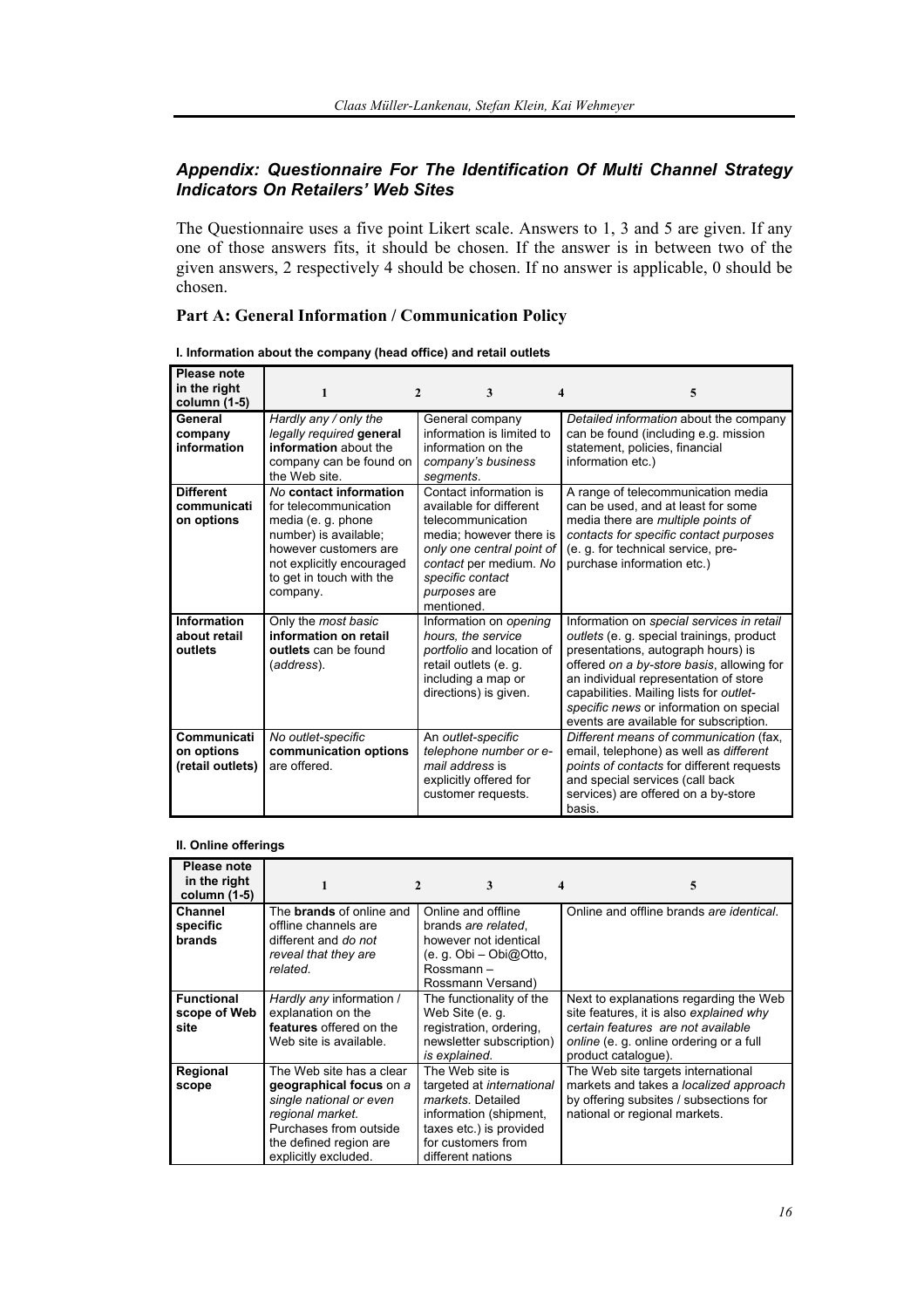*Developing A Framework For Multi Channel Strategies –An Analysis Of Cases From The Grocery Retail ...* 

| <b>Channel</b> | Online sales are offered   | There is no information    | Online sales and retail outlets are         |
|----------------|----------------------------|----------------------------|---------------------------------------------|
| governance     | through an                 | on whether online and      | owned and operated by one and the           |
|                | organizational             | offline channels are       | same company.                               |
|                | arrangement such as a      | managed by one and         |                                             |
|                | cooperation or joint       | the same company.          |                                             |
|                | venture between an         |                            |                                             |
|                | online retailer/ delivery  |                            |                                             |
|                | service and a traditional  |                            |                                             |
|                | outlet-oriented retailer.  |                            |                                             |
| Communicati    | The Web site does not      | The role of the Web site   | The role of the Web site relative to retail |
| on of channel  | explicitly communicate     | relative to retail outlets | outlets is explicitly communicated on       |
| roles          | special roles of the Web   | is explicitly              | the Web site, and customer are              |
|                | site (e.g. "on our Web     | communicated on the        | encouraged to use specific channels in      |
|                | site you only find         | Web site.                  | specific transaction phases (e. g. "For     |
|                | information about special  |                            | lowest prices, always check our Web         |
|                | offers. The full           |                            | site", "Free home delivery saves you        |
|                | assortment is available in |                            | time and money", "For fast after sales      |
|                | our shops" or "in our      |                            | service information contact us through      |
|                | online store, you find all |                            | our web from".).                            |
|                | items available at your    |                            |                                             |
|                | local dealer").            |                            |                                             |

#### **Part B: Transaction Phases**

#### **III. Registration**

| Please note<br>in the right<br>column (1-5)                                   | 1                                                                                                                                                                                                  | $\mathbf{2}$<br>3                                                                                                                                                                                                              | 4<br>5                                                                                                                                                                                                                                                                                                                                                     |
|-------------------------------------------------------------------------------|----------------------------------------------------------------------------------------------------------------------------------------------------------------------------------------------------|--------------------------------------------------------------------------------------------------------------------------------------------------------------------------------------------------------------------------------|------------------------------------------------------------------------------------------------------------------------------------------------------------------------------------------------------------------------------------------------------------------------------------------------------------------------------------------------------------|
| Necessity of<br><b>Customer</b><br>Registration                               | <b>Customer registration is</b><br>not necessary / customer<br>accounts are not<br>available. In case online-<br>ordering is possible,<br>customers have to type in<br>their data for every order. | Customer registration is<br>a precondition to use<br>certain features of the<br>Web site, such as<br>permanent shopping<br>cart or information on<br>current / pending orders<br>etc. Registration is<br>open to any customer. | Most features of the Web site are only<br>accessible for registered customers.<br>Registration is combined with a (Cross-<br>channel) company loyalty programme or<br>requires approval by the company.                                                                                                                                                    |
| <b>Functional</b><br>scope of<br>customer<br>accounts                         | <b>Functional scope of the</b><br>customer account is<br>restricted to customer<br>identification and<br>password.                                                                                 | The customer account<br>encompasses a<br>customer profile<br>(address, contact,<br>payment information).                                                                                                                       | In addition to a customer profile, the<br>customer account includes customer<br>preferences (e. g. hobbies, product or<br>service feature preferences) and is<br>linked to the loyalty programme.<br>Extended functionality (such as sales<br>history of orders/ purchases in the online<br>channel and retail outlets) is offered to<br>registered users. |
| <b>Explanation</b><br>οf<br>registration<br>benefits and<br>privacy<br>policy | <b>Purpose or benefits (e.</b><br>g. faster ordering<br>processes or automatic<br>information on product<br>updates) of registration<br>are not explained.                                         | The purpose of<br>registration and<br>customers' benefits are<br>explained and a privacy<br>policy statement is<br>available.                                                                                                  | The purpose of registration and<br>customers' benefits are explained in<br>detail. Further information is provided<br>how customer information will be<br>protected. Customers can choose how<br>their personal information will be used<br>(e. g. decide whether information can<br>also be used by marketing partners).                                  |

#### **IV. Information Phase**

|                                              | <b>Product Catalogue</b>                                                                                                      |  |                                            |  |                                                                                                                                                         |
|----------------------------------------------|-------------------------------------------------------------------------------------------------------------------------------|--|--------------------------------------------|--|---------------------------------------------------------------------------------------------------------------------------------------------------------|
| Please note<br>in the right<br>column (1-5)  |                                                                                                                               |  |                                            |  |                                                                                                                                                         |
| <b>Electronic</b><br>product<br>catalogue(s) | A small selection of<br>products is listed on the<br>Web site; however no<br>comprehensive product<br>catalogue is available. |  | A product catalogue is<br>available online |  | A detailed online catalogue is available<br>which also contains additional<br>information (e. g. technical information<br>or customer recommendations). |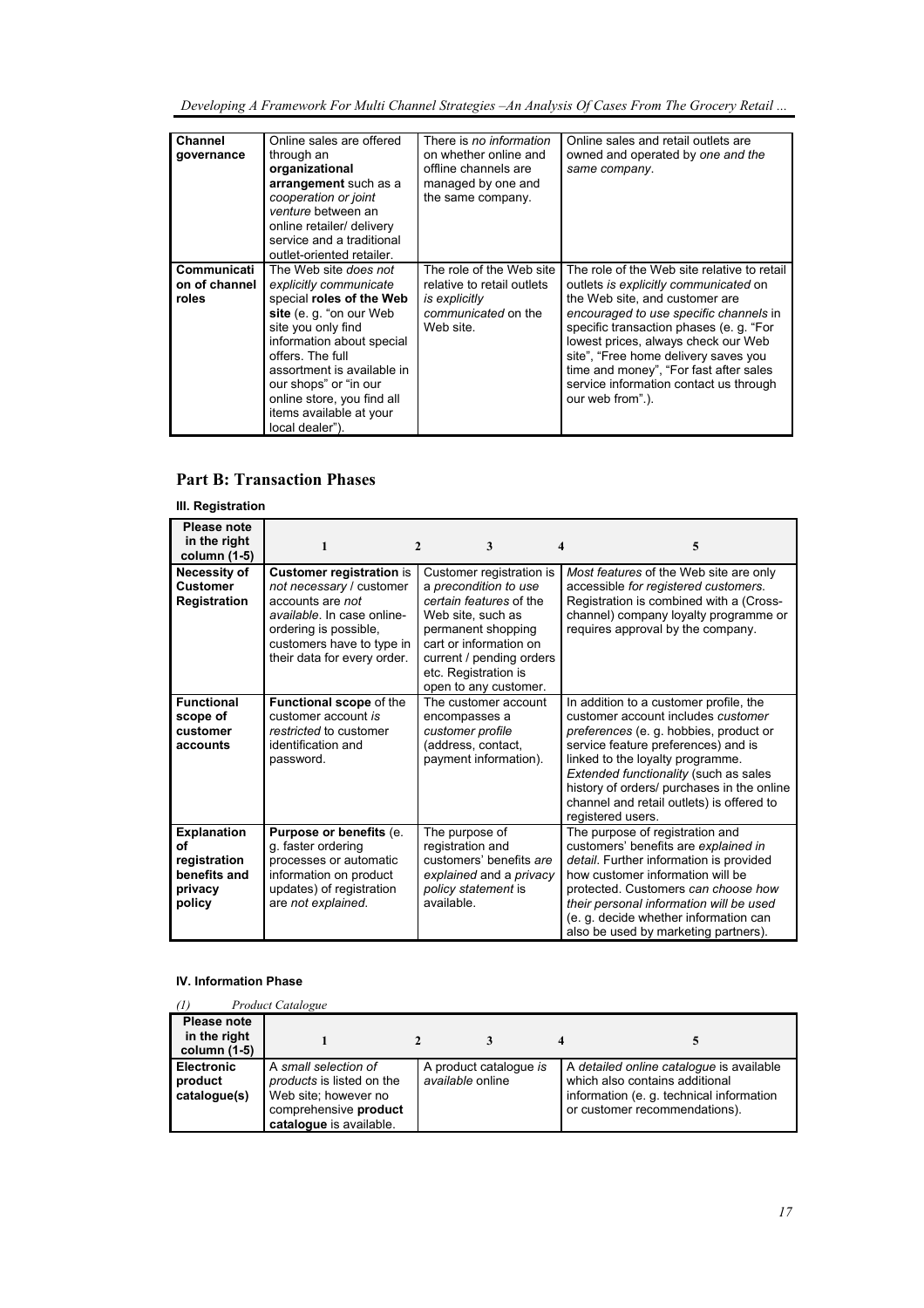| Claas Müller-Lankenau, Stefan Klein, Kai Wehmeyer |  |
|---------------------------------------------------|--|
|---------------------------------------------------|--|

| <b>Product</b><br>catalogue(s)<br>for offline<br>sales | There is no hint that the<br>catalogue represents<br>items sold in retail<br>outlets.                                          | It is apparent that a<br>majority of items<br>represented in the<br>electronic product<br>catalogue is available in<br>retail outlets also. | All items represented in the electronic<br>product catalogue can be bought in retail<br>outlets or there is a separate extensive<br>catalog for regular offerings in retail<br>outlets. |
|--------------------------------------------------------|--------------------------------------------------------------------------------------------------------------------------------|---------------------------------------------------------------------------------------------------------------------------------------------|-----------------------------------------------------------------------------------------------------------------------------------------------------------------------------------------|
| Paper-based<br>product<br>catalogues                   | There is no hint on the<br>Web site that the<br>company offers (e. q.<br>seasonal or annual)<br>printed product<br>catalogues. | There is an indication<br>on the Web site that the<br>company offers a (e. g.<br>seasonal or annual)<br>printed catalogue.                  | A print or CD-ROM version of the<br>catalogue can be ordered or the<br>catalogue can be downloaded (e.g. in<br>PDF format).                                                             |
| <b>Price</b><br>information                            | No price information is<br>available on the Web site.                                                                          | Prices are available<br>only for a small<br>selection of products.                                                                          | Comprehensive price information is<br>provided online.                                                                                                                                  |

#### *(2) Availability Information*

| (2)<br>Availability Information                |                                                                                               |                                                                                                                                                    |                                                                                                                                |  |
|------------------------------------------------|-----------------------------------------------------------------------------------------------|----------------------------------------------------------------------------------------------------------------------------------------------------|--------------------------------------------------------------------------------------------------------------------------------|--|
| Availability<br>checks for<br>home<br>delivery | No information on<br>product availability<br>("products ready for<br>delivery in ") is given. | Only rough information<br>on product availability<br>for home ordering is<br>available (e. q. general<br>information on average<br>delivery time). | Information on expected delivery time<br>(e. g. "Will ship within 24 hours") is given<br>on a per-item basis.                  |  |
| Availability<br>checks for<br>retail outlets   | No information on product<br>availability in individual<br>outlets is given.                  | Only rough information<br>on product availability<br>in retail outlets is<br>available (e. g.<br>available in all retail<br>outlets).              | Precise availability information is given on<br>a per-item basis for specific retail outlets<br>(e. g. "currently available"). |  |

## *(3) Special Alerts*

| 131<br>Special Ateris             |                                                                                                                                                                |                                                                                                                                  |                                                                                                                                                                                  |  |  |
|-----------------------------------|----------------------------------------------------------------------------------------------------------------------------------------------------------------|----------------------------------------------------------------------------------------------------------------------------------|----------------------------------------------------------------------------------------------------------------------------------------------------------------------------------|--|--|
| New/special<br><b>Item alerts</b> | No information about new<br>("soon to be added to our<br>assortment") or limitedly<br>available items (e.g.<br>special purchases) is<br>given on the Web site. | The Web site is used to<br>inform about new items<br>on a regular basis (e.g.<br>a special "new item"<br>category can be found). | The Web site is used to inform about new<br>products on a regular basis and<br>customers can subscribe to information<br>services (email list etc.) to be regularly<br>informed. |  |  |
| <b>Special</b><br><b>Offers</b>   | No special offers are<br>advertised on the Web<br>site.                                                                                                        | The Web site is used to<br>advertise special offers<br>on a regular basis.                                                       | The Web site is used to advertise special<br>offers on a regular basis and customers<br>can subscribe to information services<br>(email list etc.) to be regularly informed.     |  |  |

#### *(4) Extra Services*

| $+1$                                                        | гэлги эег чиег                                                                                                      |                                                                                                                                                                                                          |                                                                                                                                                                                                                      |
|-------------------------------------------------------------|---------------------------------------------------------------------------------------------------------------------|----------------------------------------------------------------------------------------------------------------------------------------------------------------------------------------------------------|----------------------------------------------------------------------------------------------------------------------------------------------------------------------------------------------------------------------|
| Online<br><b>Buying</b><br><b>Assistance</b>                | No individual buying<br>assistance is available<br>on the Web site                                                  | Buying assistance<br>based on<br>asynchronous.<br>mediated<br>communication is<br>available (e. g. e-mail,<br>fax, Web form).                                                                            | Buying assistance based on<br>asynchronous (e. g. e-mail, fax, Web-<br>form) as well as synchronous<br>communication (call center, request call<br>back) is available.                                               |
| Offline<br><b>Buying</b><br><b>Assistance</b>               | No information/ support<br>for individual buying<br>assistance in retail<br>outlets s available on the<br>Web site. | It is mentioned that<br>individual buying<br>assistance is available<br>in retail outlets.                                                                                                               | There is an explicit opportunity to make<br>appointments for buying assistance or<br>consultation in retail outlets.                                                                                                 |
| <b>Additional</b><br>content                                | No additional content<br>(beyond the product<br>cataloque) is made<br>available on the Web site.                    | The Web site contains<br>a few links and a little<br>bit of additional content.<br>mostly with direct<br>relation to the products<br>on offer (e.g.<br>information about vines:<br>vineyard, growers, ). | The Web site provides a wide range of<br>additional information (e.g. background,<br>contextual, topical, technical) to attract<br>regular visits and customers                                                      |
| Gift vouchers<br>for online<br>shopping or<br>gift registry | Gift vouchers that are<br>redeemable for <b>online</b><br>purchases are not<br>available.                           | A gift registry or simple<br>gift vouchers<br>redeemable for online<br>purchases are<br>available.                                                                                                       | A variety of different gift vouchers (e-mail,<br>e-card or paper certificates) for <i>different</i><br>target groups (friends and familiy,<br>corporate customers) redeemable for<br>online purchases are available. |